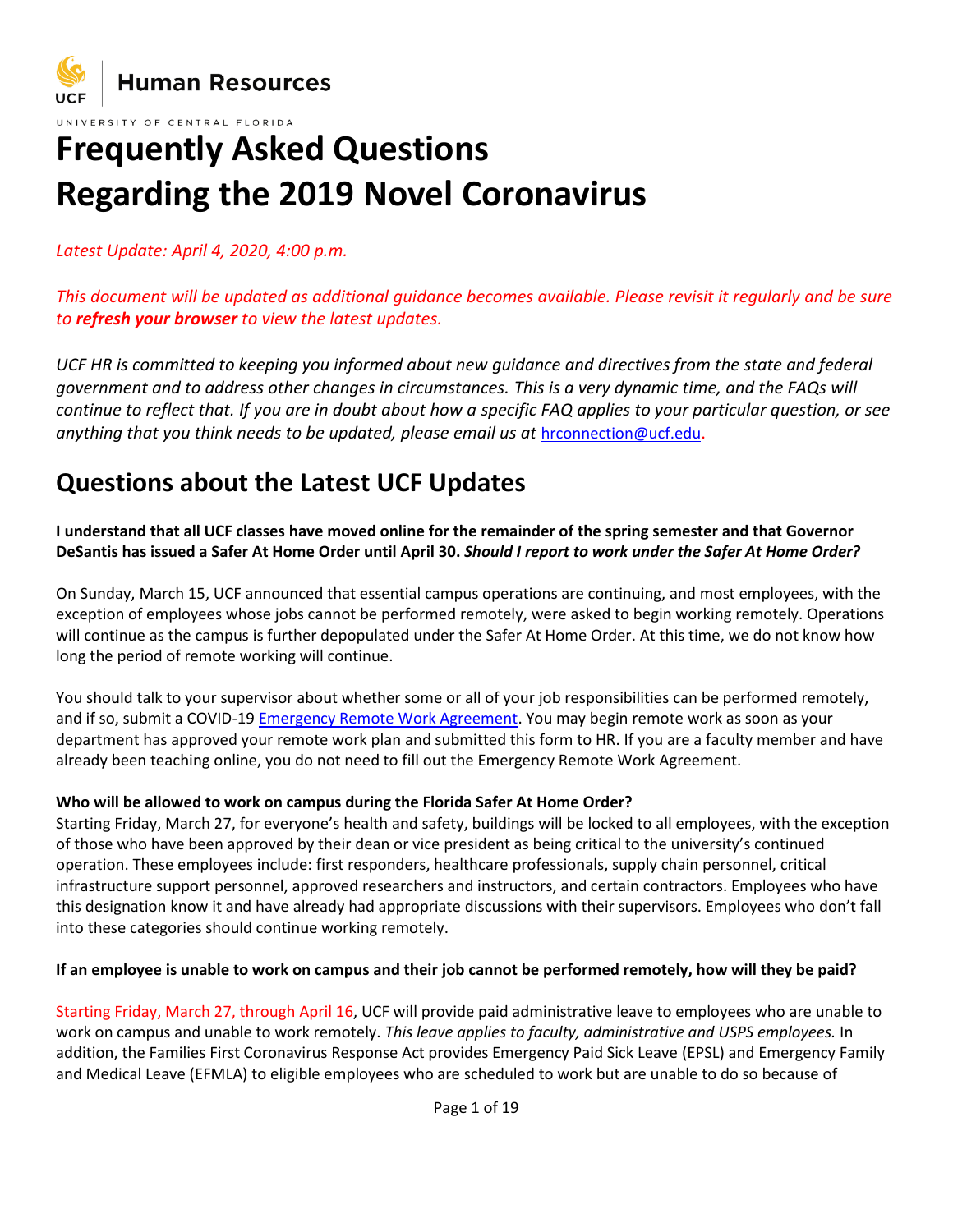qualifying COVID-19 related reasons. More information on these benefits is available at: [https://hr.ucf.edu/families-first](https://hr.ucf.edu/families-first-coronavirus-response-act/)[coronavirus-response-act/.](https://hr.ucf.edu/families-first-coronavirus-response-act/) Eligible Faculty and staff — along with eligible OPS employees — may qualify for emergency leave.

Employees not available for work due to non-coronavirus illness or other personal reasons may be able to take sick or annual leave per UCF policy. In these situations, one of the following options may also be available to some employees, although not all options will be available in all situations:

- Use accrued leave, for example, sick leave or annual leave.
- Make up the work on an hour-for-hour basis during the same workweek for non-exempt (hourly paid) employees with supervisory approval. UCF's workweek begins at 12:00 a.m. on Friday and ends at 11:59 p.m. on the following Thursday.
- Exempt employees may make-up the work on an hour-for-hour basis during the same pay period with supervisory approval, or if absent for a full workday, may use accrued leave.
- Request a Leave Without Pay for up to ten days with supervisory approval. If an employee is out more than 10 days, the employee will need to request a Medical Leave of Absence. The Medical Request Leave Form is located at <https://hr.ucf.edu/files/MedicalLeaveRequestForm.pdf>
- Use a combination of the options above.

#### **For employees who are who are unable to work on campus and also unable to work remotely, who will be eligible to receive Paid Administrative Leave during the Florida Safer At Home Order?**

Affected Faculty, A&P, and USPS employees may be eligible for paid Administrative Leave if there is no work available for them either remotely or on campus. OPS employees are not eligible for Administrative Leave. However, if OPS are eligible to receive Emergency Paid Sick Leave under the Families First Coronavirus Response Act during the Safer At Home Order or for another covered COVID-19 reason.

#### **Do I need permission from my supervisor to work remotely?**

Yes. Even though UCF announced that most employees are asked to work remotely, some jobs must be performed on site. Not every position is suitable for working remotely due to specific job duties that cannot be performed at home or operating requirements of the unit.

You should talk to your supervisor about whether some or all of your job responsibilities can be performed remotely, and if so, submit a [COVID-19 Emergency Remote Work Agreement.](https://hr.ucf.edu/files/COVID19-Remote-Work-Agreement.pdf) You may begin remote work as soon as your department has approved your remote work plan and submitted this form to HR. If you are faculty member and have already been teaching online, you do not need to file the Emergency Remote Work Agreement.

#### **I have heard that many research activities on campus are pausing during the Florida Safer At Home Order. Am I allowed to carry out research remotely?**

Yes! If research is able to be conducted remotely, all research faculty, staff, and students are encouraged to continue their work off campus.

#### **How can supervisors best direct employees whose typical work must be done on campus?**

We encourage all supervisors and employees to think outside the box about how to continue working during this unique time. Finding meaningful work that can be completed remotely during this stretch of time can seem difficult, but supervisors are encouraged to find ways to fill employees' time and keep them productive.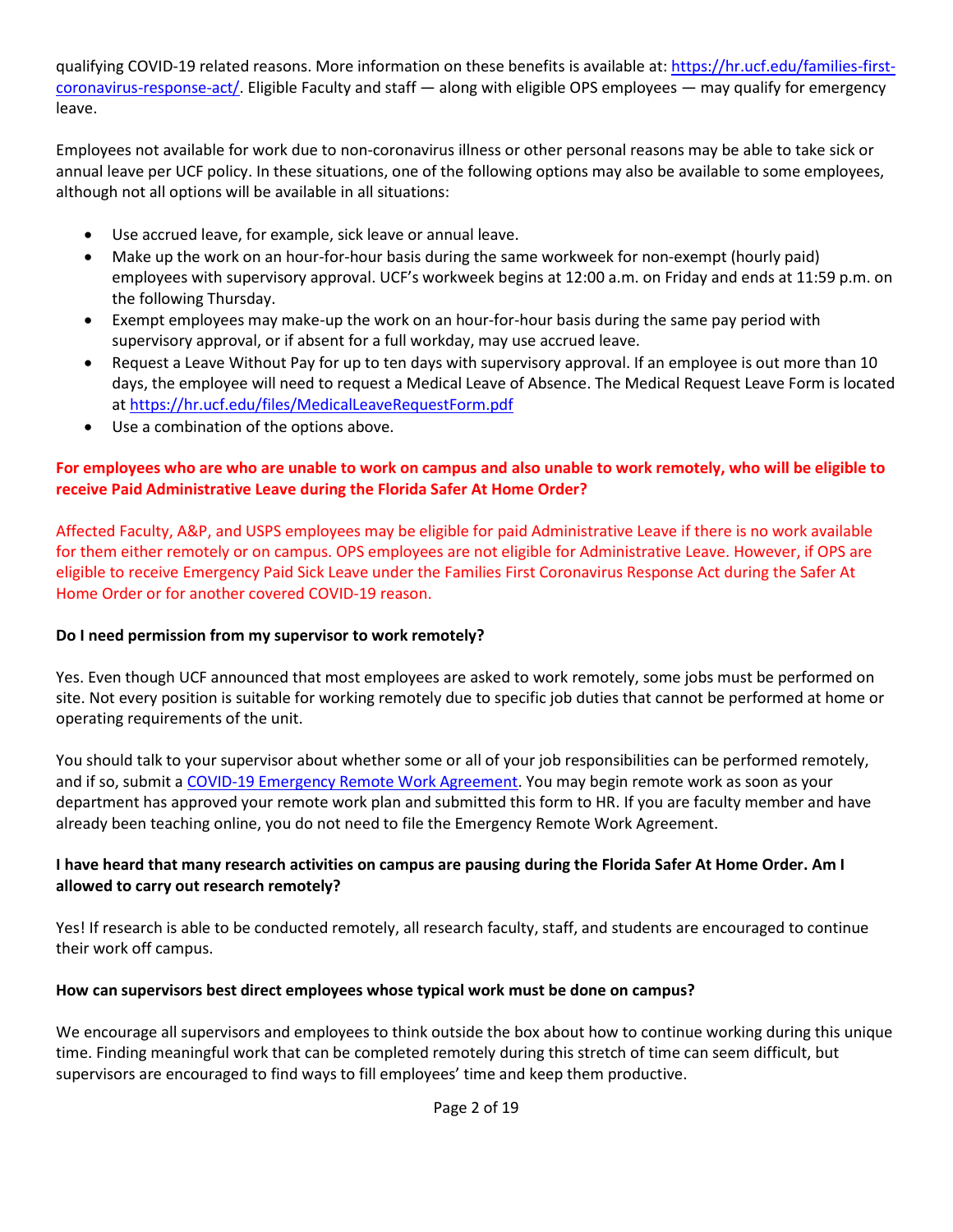Supervisors should consider tasks that keep employees fully occupied while also complying with the directive to depopulate campus and exercising social distancing. For example, meaningful work could be finding new and creative ways to collaborate or work on old or new projects. There also may be appropriate web-based training and professional development. UCF HR has begun curating "playlists" of free, online professional development courses available through LinkedIn Learning. Suggested playlists may be found at: <https://hr.ucf.edu/covid19-hr-info/>

*UCF leadership is working on solutions to address the issues that have been brought to HR's attention. We will continue to share updates as they become available.*

## **If an USPS employee is unable to work remotely or on campus, will they be covered by Administrative Leave?**

## USPS employees will be eligible for paid administrative leave from 03/27/2020-04/16/2020.

## **I am considered at high risk for complications of COVID-19, but my job cannot be performed remotely. Are high-risk employees required to report to work?**

No. High-risk employees are defined as persons greater than or equal to 65 years old; those with chronic serious illnesses such as hypertension, coronary artery disease and diabetes; pregnancy; and/or immunodeficiency from medications or medical conditions. High-risk employees should work with their supervisor on alternate work plans or take emergency or accrued sick leave, annual leave, or request a Leave Without Pay.

## **I have been advised that my job is critical to university operation, and I will be required to work on campus during the Florida Safer At Home Order. However, I don't want to come to work for fear of becoming ill. Is my supervisor required to approve my request for time off?**

You may request to take annual leave; however, it is subject to approval by your supervisor at his or her discretion, especially if your job is critical to university operation or your department is short-staffed. It is important to educate yourself about the virus and its transmission. Visit the UCF web sites listed in the *Information about COVID-19* section of this FAQ document.

## **I have been advised that my job is critical to university operation, and I will be required to work on campus during the Florida Safer At Home Order. However, I do not want to work at all. What options are available for me during the period of Learning and Working Remotely?**

If you do not wish to report to work on campus, you may request to use accrued annual leave; however, it is subject to approval by your supervisor at his or her discretion, especially if your job is critical to university operation or your department is short-staffed. If your leave hours are exhausted, any approved absence will be without pay.

## **I know that official university travel has been suspended.** *Are there any restrictions on my personal travel?*

*Personal domestic and international travel is strongly discouraged* during this unique time in an effort to best protect you and those around you. Please be advised that employees who travel internationally, on a cruise, or to New York, New Jersey, Connecticut, or Louisiana will be required to self-quarantine for 14 days upon return.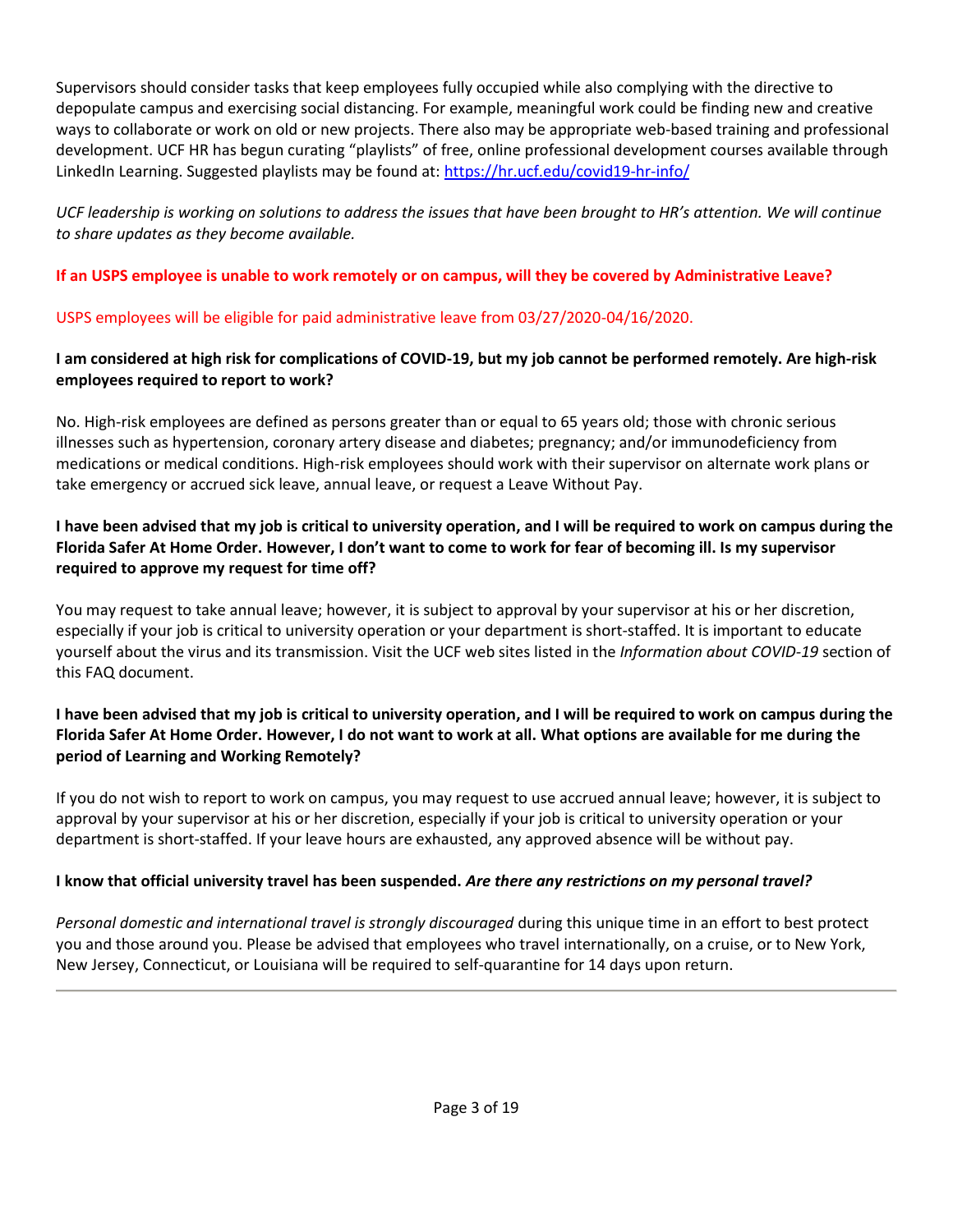## **Frequently Asked Questions about the Families First Coronavirus Response Act at UCF**

#### **Is the Emergency Paid Sick Leave (EPSL) and Emergency Family and Medical Leave (EFMLA) a federal law?**

Yes, they are provisions under the Families First Coronavirus Response Act.

#### **What are the COVID-19 qualifying reasons for Emergency Paid Sick Leave?**

- (1) The employee is subject to a federal, state or local quarantine or isolation order related to COVID-19\*;
- (2) The employee has been advised by a health care provider to self-quarantine due to concerns related to COVID-19;
- (3) The employee is experiencing symptoms of COVID-19 and is seeking a medical diagnosis;
- (4) The employee is caring for an individual who is subject to a quarantine or isolation order or has been advised by a health care provider to self-quarantine;
- (5) The employee is caring for a son or daughter because the child's school or place of care has been closed or the child's childcare is unavailable due to COVID-19 precautions;
- (6)The employee is experiencing any other substantially similar condition specified by the Secretary of the HHS in consultation with the Secretary of the Treasury and the Secretary of Labor.
- \* *Beginning Friday, April 3, eligible employees who are unable to work remotely or on campus due to Governor DeSantis' Safer At Home Order will qualify for EPSL under Reason #1.*

#### **Is Governor DeSantis' Safer At Home Order considered a COVID-19 qualifying reason?**

Yes, UCF recently received guidance clarifying that if employees are unable to work because of the Safer At Home Order, it is considered as a quarantine or isolation order.

#### **Are employees paid from contracts and grants eligible for Emergency Paid Sick Leave (EPSL) and/or Emergency Family Medical Leave (EFML)?**

Yes, they are eligible, and this is an unfunded mandate. We are required to comply with this federal law.

#### **Can employees use the EPSL to take care of an individual who is not a family member?**

Yes, per Department of Labor guidance, employees can use EPSL to take care of an individual is who is an immediately family member or someone who regularly resides in their home. They may also take paid sick leave to care for someone if their relationship creates an expectation that they would care of the person in a quarantine or self-quarantine, and that individual depends on their care during the quarantine or self-quarantine.

#### **Who does Emergency Paid Sick Leave (EPSL) apply to? Does it apply to OPS and Post-Docs?**

Excluding federal work study students, it includes all employees. Yes, it applies to OPS and Post-Docs, too.

#### **Is there a form for EPSL ?**

Employees will document their EPSL hours on the LAPER.

#### **Does EPSL apply to OPS stipend employees?**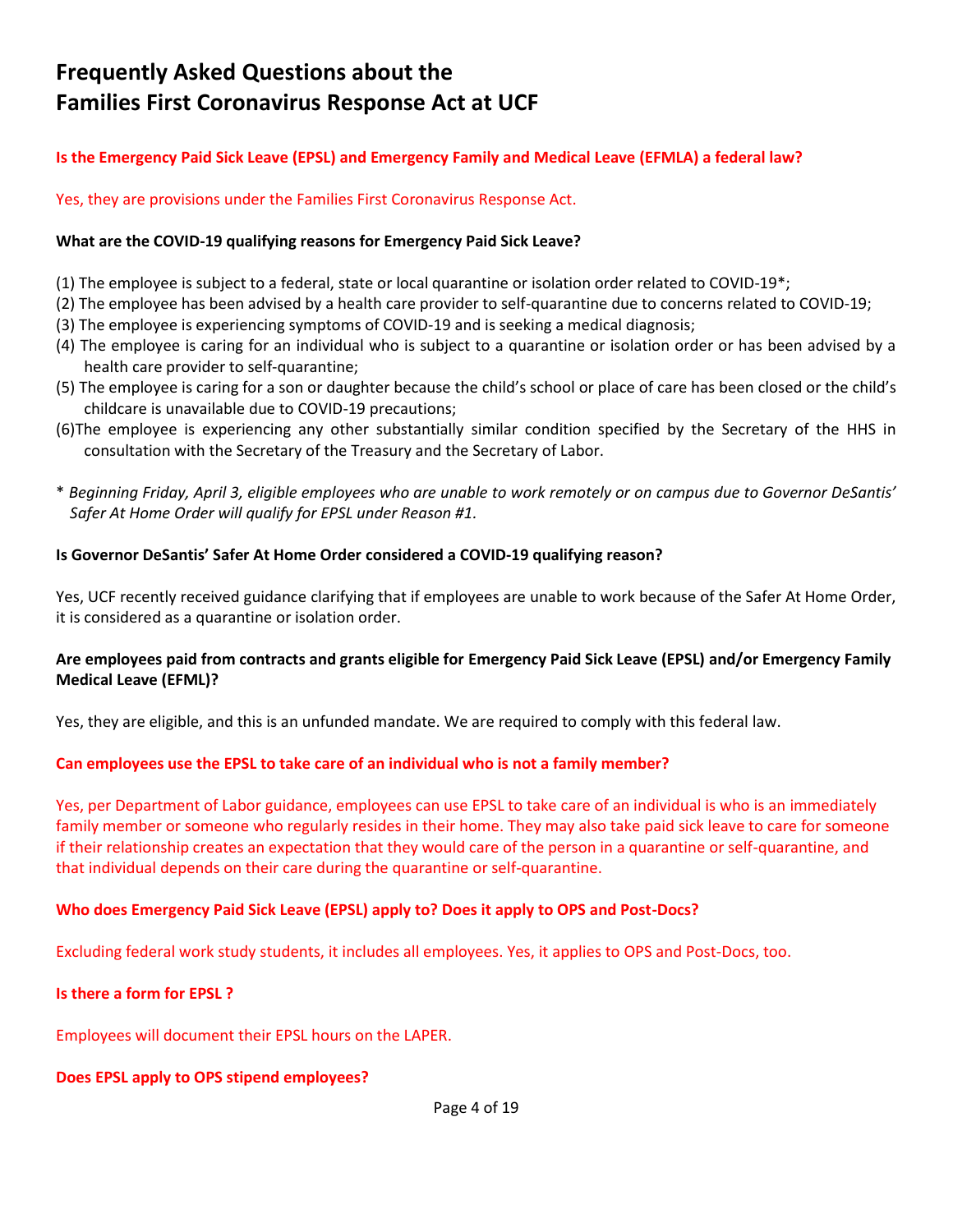Yes, the EPSL applies to OPS stipend employees who are not able to work onsite or remotely due to a COVID-19 qualifying reason. Stay at Home orders are now considered a COvID-19 qualifying reason.

## **Are student employees eligible for the Emergency Paid Sick Leave (EPSL)?**

Yes (except for federal work study students), if they are unable to work due to a COVID-19 qualifying reason.

#### **If student employees are not able to work because the office is closed due to the stay at home orders, will they be paid?**

Due to new guidance, Stay at Home Orders are now considered a COVID-19 qualifying reason. Student employees (excluding federal work study) will be eligible for EPSL. The individual will need to document those hours on their LAPER to be entered by the Payroll Processor per the detailed instructions send out by the Payroll department. They will be allocated the number of EPSL hours based on their standard hours (X2) listed on their most recent ePAF prior to implementation.

#### **If my employees cannot work due to the Safer At Home Order, are they eligible for the Emergency Paid Sick Leave (EPSL)?**

Yes, the employees would be eligible for EPSL under qualifying reason #1 due to the current statewide order which qualifies as a quarantine or isolation order.

#### **As a hiring department, due to UCF depopulating the university, I don't have any work for my employees to complete onsite and their duties cannot be performed remotely. Are they eligible for the Emergency Paid Sick Leave (EPSL)?**

Yes. Based on the statewide Safer At Home Order which went into effect on April 3rd and UCF's recent guidance update, employees are considered eligible to use the Emergency Paid Sick Leave (EPSL) hours under the first qualifying reason, even if they do not currently have work available.

## **I'm an OPS employee, and my department doesn't have any work for me. Am I eligible for the Emergency Paid Sick Leave (EPSL)?**

Yes, you would eligible for Emergency Paid Sick Leave (EPSL) and may draw upon your available leave balance beginning April 3rd. You could also be eligible for unemployment benefits, at [https://www.stateofflorida.com/articles/florida](https://www.stateofflorida.com/articles/florida-unemployment/)[unemployment/.](https://www.stateofflorida.com/articles/florida-unemployment/)

#### **Will OPS employees qualify for the 80 hours of EPSL if they are unable to work due to COVID-19? What if they were hired part-time?**

If OPS employees had 40 hours listed on their most recent ePAF, they will be granted 80 hours of EPSL. If they are part time, the hours listed on the ePAF multiplied by 2 will be granted to them. Example, OPS employee with 20 standard hours will be granted 40 hours of EPSL.

#### **Do individuals only receive a total of 80 hrs. for Apr. 1-Dec. 31? Is it replenished?**

EPSL is not replenished. For full-time employees, they will receive a total allotment of 80 hours of EPSL.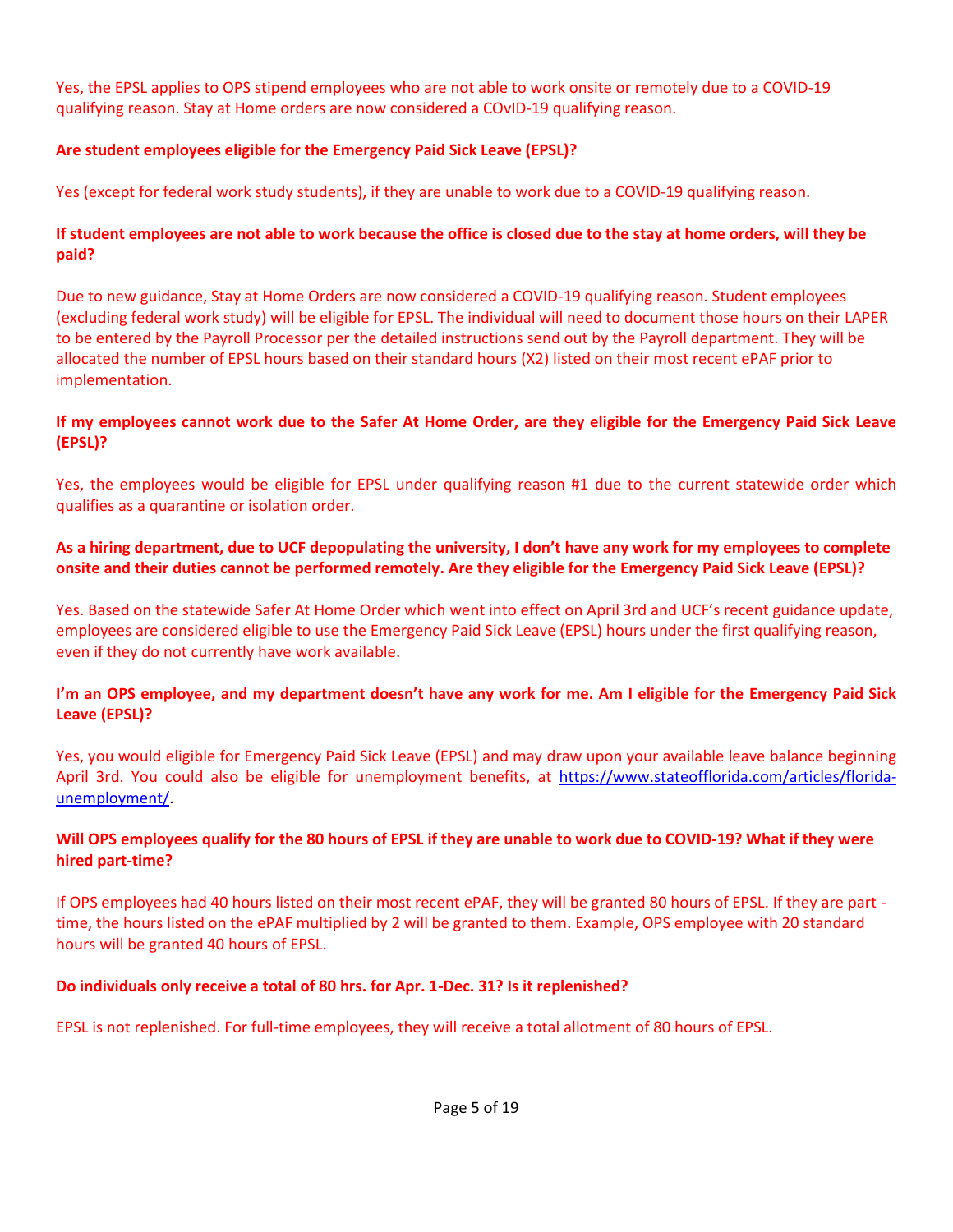#### **Do OPS employees on a stipend qualify for Emergency Paid Sick Leave (EPSL)? Will their leave be allocated based on ACA hours or scheduled hours?**

OPS employees on a stipend will qualify for EPSL if they are unable to work or work remotely due to a COVID-19 qualifying reason. They will be eligible based on their scheduled hours listed on their most recent ePAF prior to implementation.

#### **How was the EPSL hours allocated for OPS employees?**

It was based on their standard hours on their most recent ePAF prior to implementation. An email was sent out to all ePAF Originators to review that the standard hours in the system was accurate. They were instructed to submit job change ePAFs to update the standard hours as needed.

#### **For our OPS employees who are working remotely, how will they be paid ?**

If OPS (excluding work-study) employees are able to work remotely, they will be paid strictly based on the hours approved by their supervisor per their timesheet.

#### **Will OPS employees automatically be paid based on their average hours for the last 6 months?**

No, OPS employees will not automatically be paid based on their average hours for the past 6 months. Payroll Processors will need to key the hours for EPSL for eligible employees (excluding federal work study) due to a COVID-19 qualifying reason. Please refer to the detailed information that was sent out by the Payroll department

#### **My hours have been reduced, am I eligible for the Emergency Paid Sick Leave (EPSL)?**

If your department reduces your work hours due to a COVID-19 covered reason, you may use EPSL for the regular hours you are not scheduled to work.

#### **I'm able to work my regularly scheduled hours remotely. Can I receive the Emergency Paid Sick Leave (EPSL) or Emergency Family and Medical Leave(EFML)?**

No, since you are able to work remotely, you would not be eligible for the Emergency Paid Sick Leave (EPSL) and/or emergency family and medical leave unless you become unable to work due to a covered COVID-19 reason.

#### **How will Resident Assistants be paid if they are still working in the Housing Residence Halls?**

If they are still working, they will be paid under the normal procedure.

#### **How long do I have to be on payroll to be eligible for the Emergency Paid Sick Leave?**

You are immediately eligible if you are unable to work due a COVID-19 qualifying reason.

#### **How long do I have to be on payroll to be eligible for the Emergency Family Leave (EFMLA)?**

You must be on payroll for 30 calendar days and you are unable to work or work remotely due to caring for a son or daughter, if the school or place of childcare has been closed or childcare provider is unavailable as a result of COVID-19.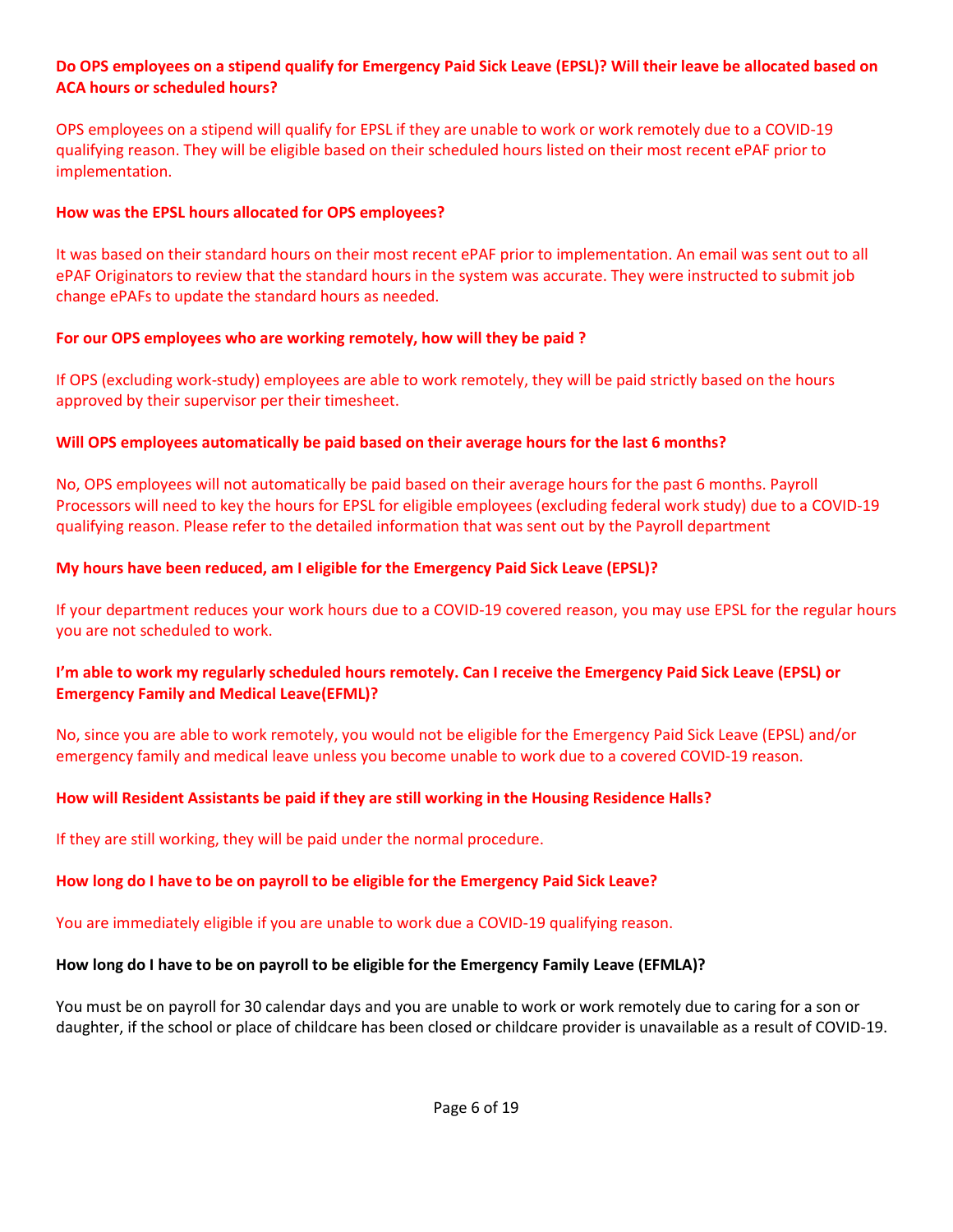#### **Can employees use either sick or annual leave to supplement their EFMLA leave, or do they need to exhaust sick leave first?**

An employee may elect to supplement the two-thirds pay rate by using accrued and available paid leave time concurrently with emergency FMLA leave. However, they are not required to do so.

#### **What is considered reasonable documentation to support the ESPL request for leave?**

In the case of a leave request based on a quarantine order or self-quarantine advice (including the Florida Safer At Home Order), the statement from the employee should include the name of the governmental entity ordering quarantine or the name of the health care professional advising self-quarantine, and, if the person subject to quarantine or advice to self-quarantine is not the employee, that person's name and relation to the employee is required.

In the case of a leave request based on a school closing or child care provider unavailability, the statement from the employee should include the name and age of the child (or children) to be cared for, the name of the school that has closed or place of care that is unavailable, and a representation that no other person will be providing care for the child during the period for which the employee is receiving family medical leave and, with respect to the employee's inability to work or telework because of a need to provide care for a child older than fourteen during daylight hours, a statement that special circumstances exist requiring the employee to provide care.

#### **Once Administrative Leave ends, will employees need to use their own leave?**

Administrative Leave is being extended through 04/16/2020. After that, employees can use their allotment of Emergency Paid Sick Leave hours and then their own leave.

#### **How does short term/long term disability come into play?**

Employees covered by a UCF Short Term Disability (STD) or Long Term Disability (LTD) plan may be eligible for benefits if they are diagnosed with the illness and are sick and unable to perform the major duties of their job due to the sickness.

Contact information for the disability carriers are listed below:

Colonial Life: 888-756-6701 or [www.visityouville.com/stateoffl](https://nam02.safelinks.protection.outlook.com/?url=http%3A%2F%2Fwww.visityouville.com%2Fstateoffl&data=02%7C01%7CElizabeth.Richner%40ucf.edu%7C5e29c2a9e5744299360208d7d7035afc%7Cbb932f15ef3842ba91fcf3c59d5dd1f1%7C0%7C0%7C637214281750256121&sdata=rTIfxWDpwGEp2Yo9cXjI8lSw4ZuvaQjB6EuU3ZfsiDg%3D&reserved=0) The Gabor Agency: 800-330-6115 or [http://www.gaboragency.com/your-benefits/university-central](https://nam02.safelinks.protection.outlook.com/?url=http%3A%2F%2Fwww.gaboragency.com%2Fyour-benefits%2Funiversity-central-florida%2Fgroup-disability%2Fdisability-insurance&data=02%7C01%7CElizabeth.Richner%40ucf.edu%7C5e29c2a9e5744299360208d7d7035afc%7Cbb932f15ef3842ba91fcf3c59d5dd1f1%7C0%7C0%7C637214281750266122&sdata=8dW6lLekon9LzOX8WgDcxUit0S9Z%2BM4UfIFDppigeR8%3D&reserved=0)[florida/group-disability/disability-insurance](https://nam02.safelinks.protection.outlook.com/?url=http%3A%2F%2Fwww.gaboragency.com%2Fyour-benefits%2Funiversity-central-florida%2Fgroup-disability%2Fdisability-insurance&data=02%7C01%7CElizabeth.Richner%40ucf.edu%7C5e29c2a9e5744299360208d7d7035afc%7Cbb932f15ef3842ba91fcf3c59d5dd1f1%7C0%7C0%7C637214281750266122&sdata=8dW6lLekon9LzOX8WgDcxUit0S9Z%2BM4UfIFDppigeR8%3D&reserved=0)

#### **Why did ePAF Originators have to update their standard hours via EPAF if they aren't working?**

We have received updated guidance, and OPS employees who are not eligible to work or work remotely due to the Stay at Home order are now eligible to use their allocated EPSL hours. It was beneficial that ePAFs were submitted to update the standard hours.

#### **Can employees who have minor children at home use EPSL hours to care for them?**

Yes, under the EPSL, COVID-19 qualifying reason #5, they may use EPSL to care of the employee's son or daughter if a school or place of care is closed, or the childcare provider is unavailable, due to COVID-19 precautions.

#### **If the school is providing virtual learning, is it considered open or closed? And if virtual learning is considered closed, can EPSL be used on an hourly basis or does it need to be used in full day increments?**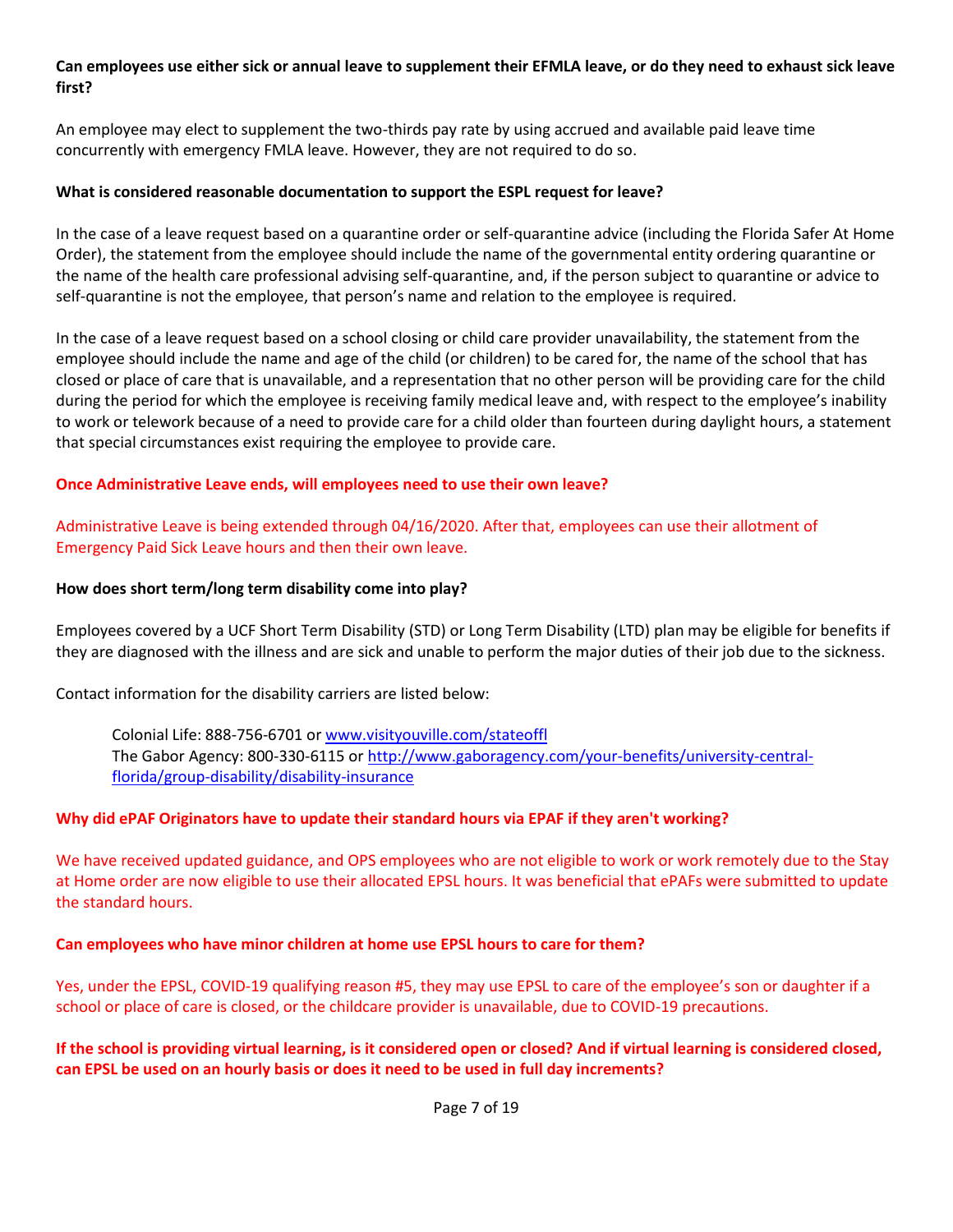Schools that transitioned to virtual learning due to the COVID-19 pandemic are considered closed. EPSL can be used on an hourly basis, does not need to be used in full-day increments.

## **Responding to Illness due to COVID-19:**

## **What should I do if I develop Coronavirus symptoms?**

If you become ill with Coronavirus-like symptoms, including fever, cough, or shortness of breath, contact your primary care physician, who will determine whether testing or treatment is needed. **If you are ill:**

- Notify your supervisor that you are ill and will not be able to work.
- Stay home as directed by your physician, who should follow [CDC instructions.](https://www.cdc.gov/coronavirus/2019-ncov/if-you-are-sick/steps-when-sick.html)
- Avoid contact with other people and avoid social gatherings as much as possible to keep from spreading your illness to others.
- When coughing or sneezing, cover your nose and mouth with a tissue and then throw the tissue away. If you do not have a tissue, cough or sneeze into your sleeve or elbow, not your hands.

#### **When can I return to work?**

[According to](https://www.cdc.gov/coronavirus/2019-ncov/if-you-are-sick/care-for-someone.html) the CDC, People with COVID-19 symptoms who have stayed home (home isolated) can stop home isolation under the following conditions:

- *If you will not have a test* to determine if you are still contagious, you can leave home after these three things have happened:
	- $\circ$  You have had no fever for at least 72 hours (that is three full days of no fever without the use medicine that reduces fevers) AND
	- $\circ$  other symptoms have improved (for example, when your cough or shortness of breath have improved) AND
	- o at least 7 days have passed since your symptoms first appeared.
- *If you will be tested* to determine if you are still contagious, you can leave home after these three things have happened:
	- $\circ$  You no longer have a fever (without the use of medicine that reduces fevers) AND
	- $\circ$  other symptoms have improved (for example, when your cough or shortness of breath have improved) AND
	- $\circ$  you received two negative tests in a row, 24 hours apart. Your doctor will follow CDC guidelines.

In all cases, follow the guidance of your healthcare provider and local health department. The decision to stop home isolation should be made in consultation with your healthcare provider and state and local health departments. If you have been tested and determined *not* to have contracted COVID-19, you should stay home until at least 24 hours after you are free of fever, or signs of a fever without the use of fever-reducing medications.

#### **What should I do if someone in my household, or someone with whom I've had close contact, tests positive for COVID-19?**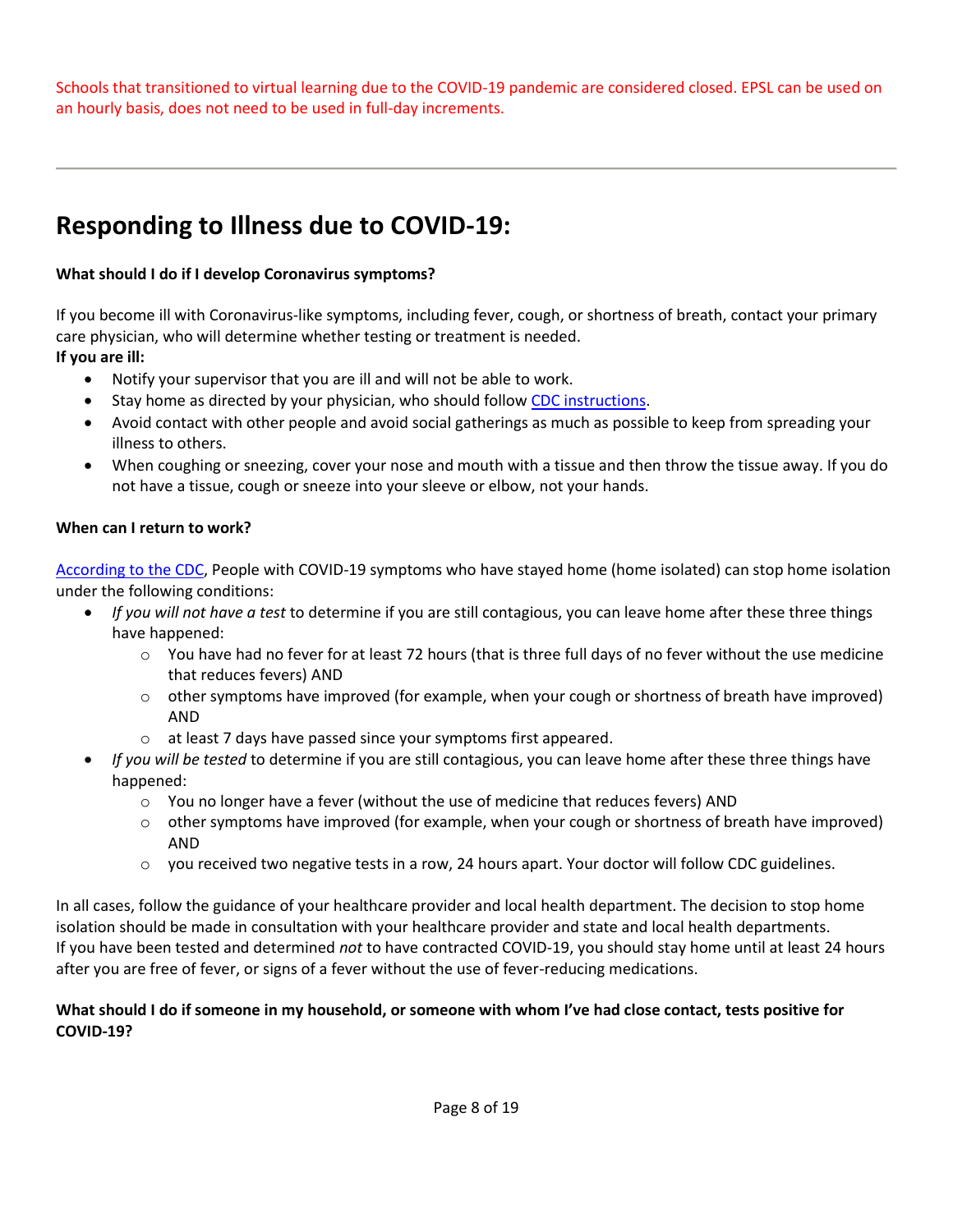*Stay home.* Contact your supervisor and do not come to work. Contact your medical provider, who will help you follow CDC guidelines on what to do next. You should also contact Student Health Services at 407-823-2509.

## **How do I know if I should "self-quarantine"?**

UCF Faculty, staff, and students should self-quarantine and not return to campus for 14 days if any of the following are true:

- o You recently returned from any international travel or a cruise.
- o You have had close contact with someone who has recently returned from international travel or a cruise and shows symptoms of COVID-19.
- o You have been diagnosed with COVID-19.
- $\circ$  Someone in your household, or with whom you have had close contact, is diagnosed with COVID-19.

Anyone who meets these criteria should contact Student Health Services at 407-823-2509.

## **Does FMLA apply if I contract the Coronavirus? Does FMLA apply if my spouse or child contracts the virus and I must stay home to care for them?**

In most cases yes, provided the employee and family member meets the eligibility requirements. A qualifying condition is one that involves either an overnight stay in a medical care facility or continuing treatment by a healthcare provider. The continuing treatment requirement may be met by a period of incapacity of more than 3 consecutive calendar days combined with at least two visits to a healthcare provider or one visit and a regime of continuing treatment. If you are out for more than 10 days, you must submit a Medical Leave Request Form and a UCF Certification of Healthcare Provider Form.

FMLA requires the university to provide up to 12 weeks or 480 hours of unpaid job protected leave to an eligible employee to care for the employee's spouse, son or daughter, or parent who has a serious health condition; or for a serious health condition that makes the employee unable to perform the employee's job. An employee is entitled to FMLA if they have worked for the University for at least one year and have worked 1250 hours in the previous 12 months.

FMLA information and resources are available at:

## <https://hr.ucf.edu/liaisons-and-managers/manager-resources/personnel-issues/medical-leave/>

OPS employees are entitled to FMLA if they meet the eligibility requirements.

In addition, the Families First Coronavirus Response Act provides Emergency Paid Sick Leave and Emergency Family and Medical Leave to eligible employees who are scheduled to work but are unable to do so because of qualifying COVID-19 related reasons. More information on these benefits is available at: [https://hr.ucf.edu/families-first-coronavirus](https://hr.ucf.edu/families-first-coronavirus-response-act/)[response-act/](https://hr.ucf.edu/families-first-coronavirus-response-act/)

## **Responding to Any Illness:**

#### **The guidance below is good practice any time and is especially recommended during our response to COVID-19, out of an abundance of caution, and to be sensitive to the uncertainty and fluid nature of the current situation. Can I work remotely if I or someone in my family is ill?**

Communication with your supervisor is more important than ever when you are working remotely. You should keep your supervisor informed about your health status and decide together whether you are well enough to work remotely or need to use accrued leave to cover any hours not worked.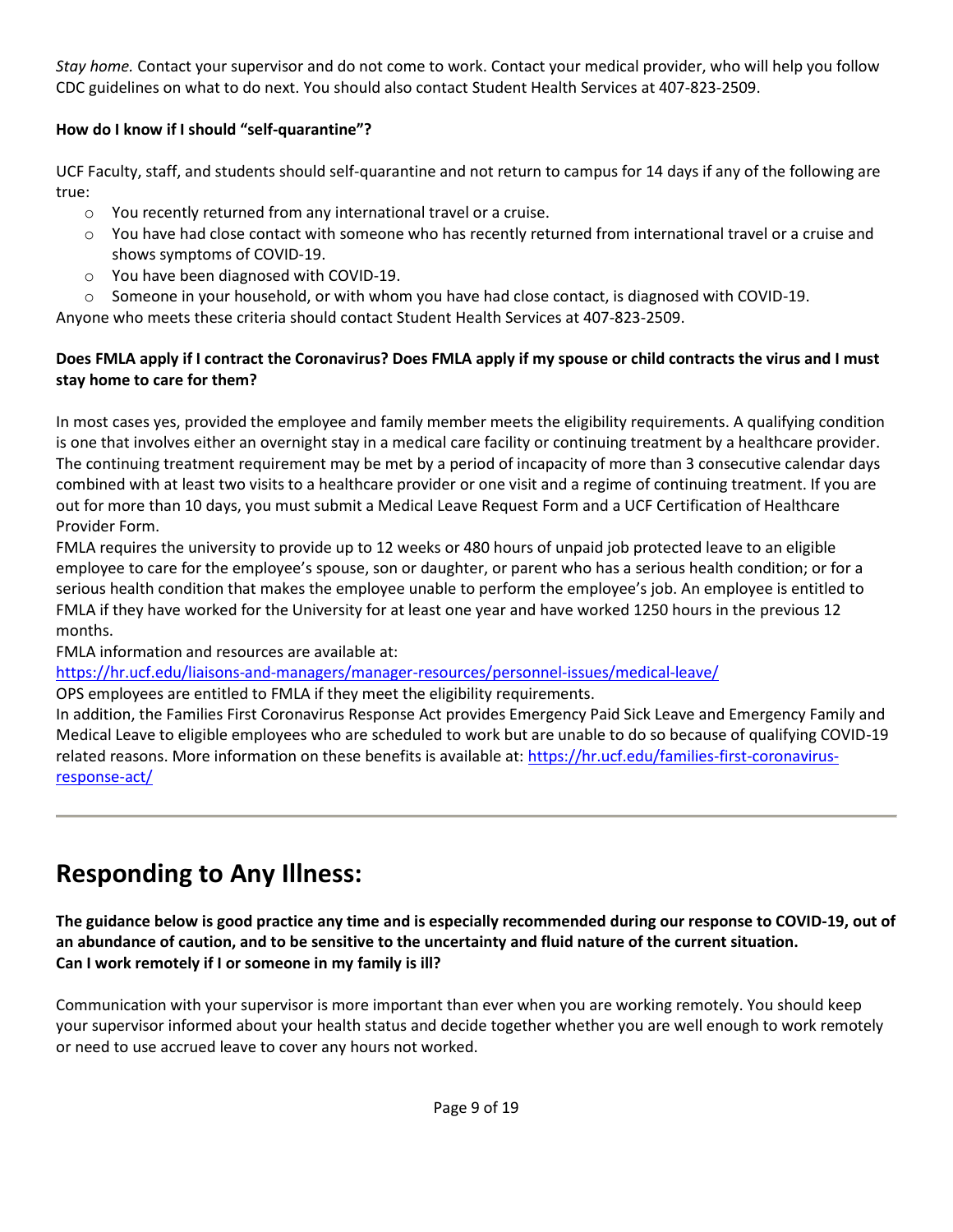#### **I have been directed to work on campus during the Florida Safer At Home Order, but I have become ill and must stay home. I don't have enough leave to cover my absence from work due to my illness. How can I afford to stay home until I am completely well before returning to work?**

To minimize the potential exposure to others, it is very important that you stay home while you have any contagious illness. If your illness qualifies under the federal Families First Act, you may be eligible for emergency leave pay. Alternatively, the following options may be available to you, although not all options will be available in all situations depending upon the nature of the job responsibilities and the extent of the illness.

- Make up the work on an hour-for-hour basis during the same workweek for non-exempt (hourly paid) employees with supervisory approval. UCF's workweek begins at 12:00 a.m. on Friday and ends at 11:59 p.m. on the following Thursday.
- Exempt employees may make-up the work on an hour-for-hour basis during the same pay period with supervisory approval.
- Request a Leave Without Pay for up to ten days with supervisory approval. If an employee is out more than 10 days, the employee will need to request a Medical Leave of Absence. The Medical Request Leave Form is located at <https://hr.ucf.edu/files/MedicalLeaveRequestForm.pdf>
- Use a combination of the options above.

## **I have an employee who is ill and has come into work at my direction because their job is deemed critical to university operation and must be performed on campus. I'm concerned about the potential for exposure to other people. Can I send this employee home?**

Yes. Of greatest concern is an employee with a fever greater than 100 degrees Fahrenheit and a cough; this employee should definitely be sent home. Other symptoms (difficulty breathing) may also be of concern; the decision to send an employee home who is exhibiting these symptoms, or any others, is to be made on a case-by-case basis. In addition, advise employees of the basic preventative measures (practice good hygiene, including frequent hand washing, covering your nose and mouth with your sleeve if you cough or sneeze, and avoiding touching your eyes, nose or mouth with your hands) and post prevention and treatment information from the Center for Disease Control (CDC) throughout your work areas. Information is available a[t https://www.cdc.gov/coronavirus/COVID-19/about/prevention](https://www.cdc.gov/coronavirus/2019-ncov/about/prevention-treatment.html)[treatment.html.](https://www.cdc.gov/coronavirus/2019-ncov/about/prevention-treatment.html)

## **I have been directed to work on campus during the Florida Safer At Home Order, but my supervisor is sending me home due to my symptoms, even though I think I am well enough to work. Do I have to use my own accrued leave to cover the hours I am not working?**

Yes, you must use your own accrued leave or request an absence without pay unless your illness qualifies under the federal Families First Act, in which case you may be eligible for emergency leave pay. Alternatively, depending upon the nature of your illness and your job responsibilities, you may be able to make up the work in the same workweek.

## **I have been directed to work on campus during the Florida Safer At Home Order. May I choose to go home if I don't want to be exposed to a sick coworker?**

With supervisory approval you may leave work; however, you must use your own accrued sick or annual leave or request an absence without pay, unless your illness qualifies under the federal Families First Act, in which case you may be eligible for emergency leave pay. Alternatively, with your supervisor's approval, making up the work in the same workweek or working a different schedule may be options available to you.

## **I meet with students, staff, and customers as part of my job responsibilities. What should I do if I encounter someone who is obviously sick?**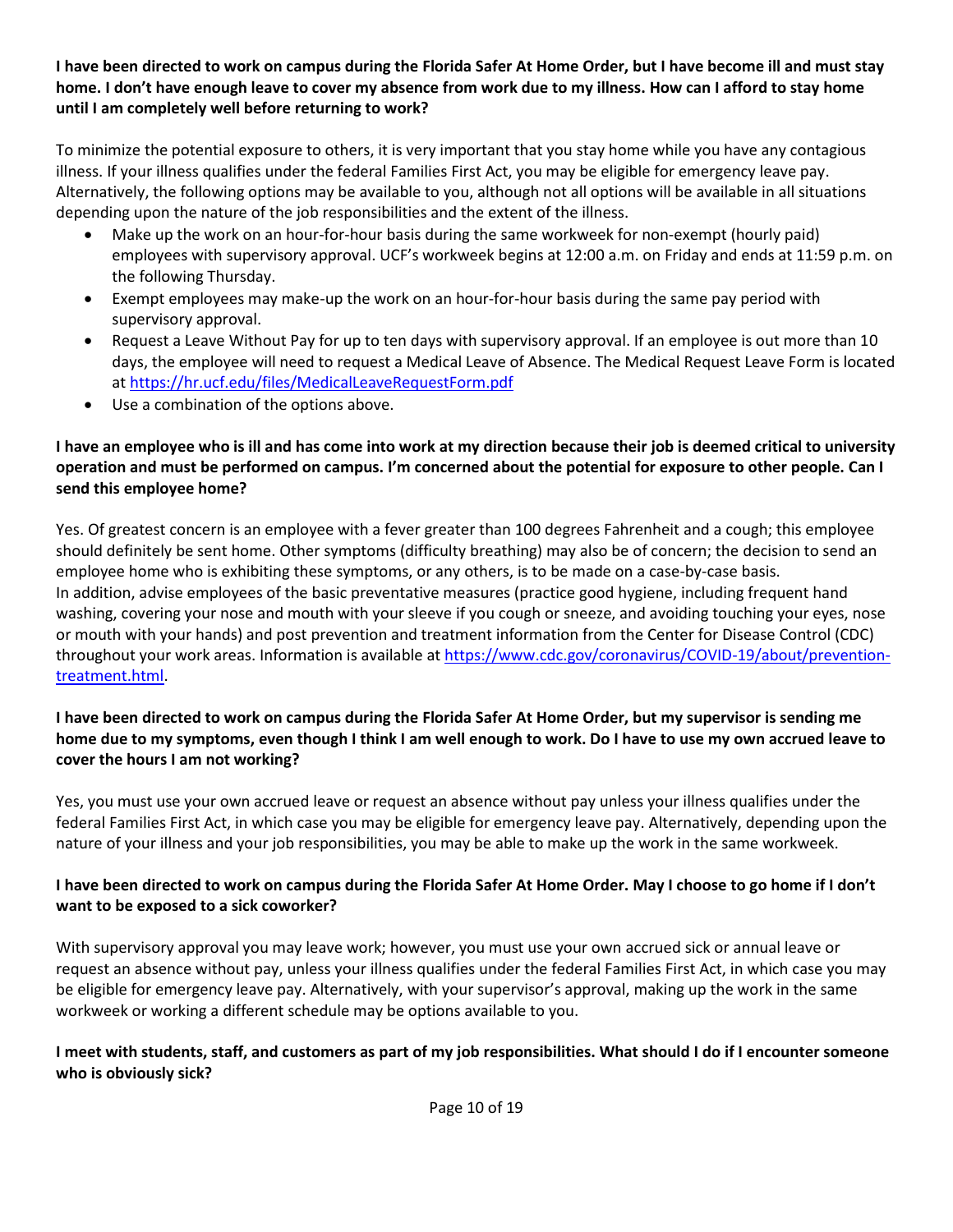As with the flu or contagious illnesses such as colds, maintaining a reasonable distance from the person is a starting point. Do not shake hands or make other physical contact. Use a sanitary wipe after the person has left to wipe those areas of your workstation that the person has touched. There may be situations in which the meeting can be rescheduled to a time when the person is feeling better or the business can be conducted by phone or e-mail. Do not hesitate to offer this suggestion if it is appropriate.

## **Attendance, Hours, and Leave**

## **Can my supervisor schedule me to work hours or shifts that I normally do not work?**

Yes, you may be asked to work more hours or different hours than normal, especially if your position is critical to university operation or the university is short staffed as a result of the COVID-19 outbreak. We will attempt to provide advance notice if possible.

#### **If a large number of employees are unable to come to work because of an outbreak, are there a maximum number of overtime hours my supervisor can require me to work?**

In the event of a serious outbreak, we may all be needed to work differently to ensure the university continues to function. You may be asked to work more hours or different hours than normal, especially if y your position is critical to university operation or the university is short staffed as a result of the outbreak. Supervisors will make efforts to permit employees to take rest periods and may use their discretion in scheduling additional breaks for employees working additional hours.

#### **Can my supervisor cancel my annual leave request that has already been approved?**

Yes, your supervisor has the authority to cancel any pre-approved leave request, especially in circumstances where there are serious staffing shortages as a result of illness. Your leave can also be cancelled if you have been designated as critical or essential personnel due to the nature of your job responsibilities. The terms "critical" and "essential" are the same as "emergency" referenced in the UCF policies.

## **My child's school or day care is closed due to COVID-19 and my child is not sick. I have no other childcare arrangements. Can I work remotely with my child at home?**

Bringing a child to work is not recommended or advisable whether you are working remotely or on site. However, we recognize the unprecedented nature of the COVID-19 emergency and understand that working remotely with your child may be possible, and in some cases, necessary. Decisions can be made on a case-by-case basis by your department head or designee. If you are not able to work remotely with your child, the following options are available, although not all options will be available in all situations depending upon the nature of your job responsibilities:

- Use accrued sick or annual leave, due to the threat of exposure to illness.
- Make up the work on an hour-for-hour basis during the same workweek for non-exempt (hourly paid) employees with supervisory approval. UCF's workweek begins at 12:00 a.m. on Friday and ends at 11:59 p.m. on the following Thursday.
- Exempt employees may make-up the work on an hour-for-hour basis during the same pay period with supervisory approval, or if absent for a full workday, may use accrued leave.
- Request a Leave of Absence (annual leave usage for pay) or Leave of Absence (without pay) if you will be out more than 10 days.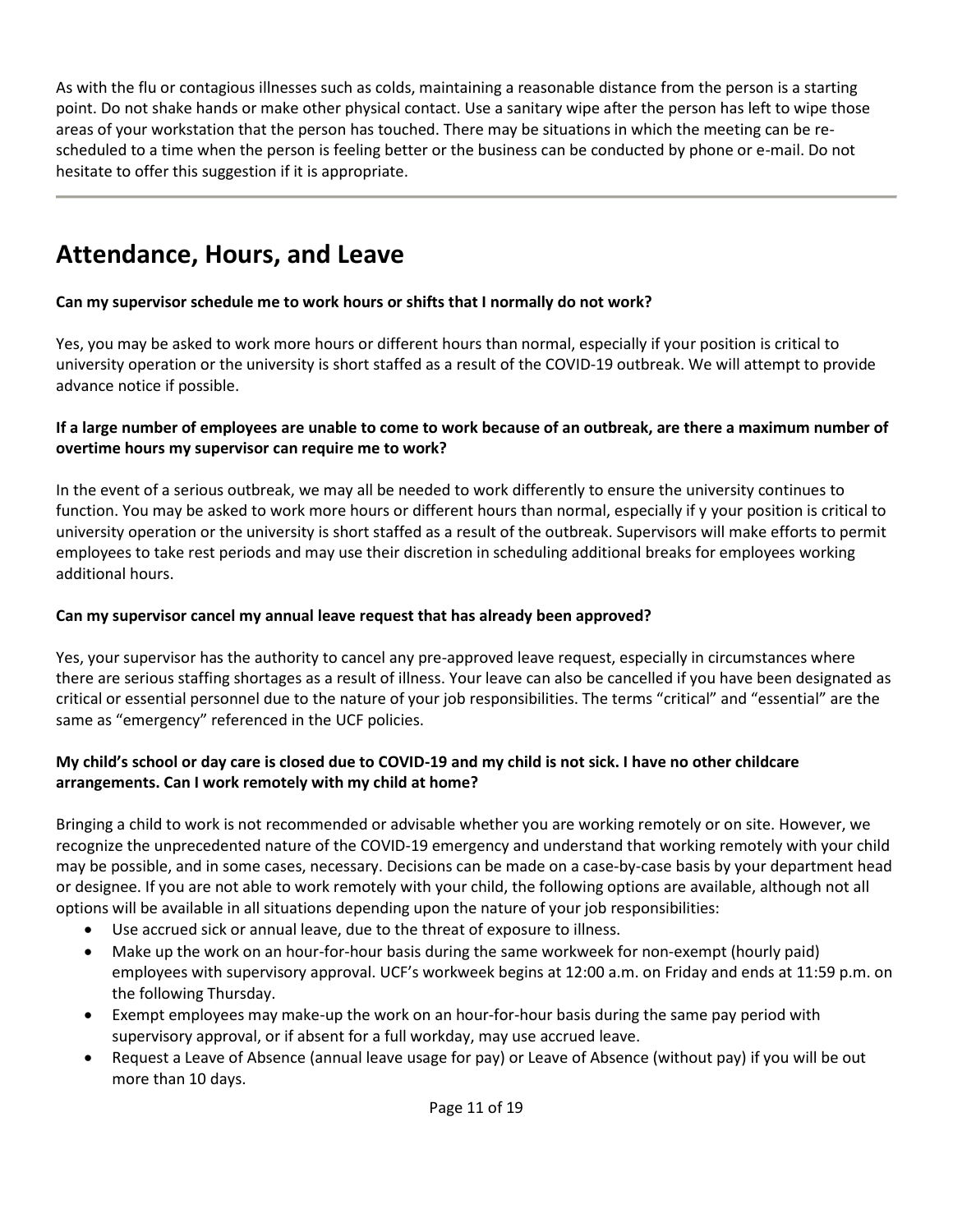- Use a combination of the options above.
- In addition, the Families First Coronavirus Response Act provides Emergency Paid Sick Leave and Emergency Family and Medical Leave to eligible employees who are scheduled to work but are unable to do so because of qualifying COVID-19 related reasons. More information on these benefits is available at: <https://hr.ucf.edu/families-first-coronavirus-response-act/>

## **My child's school or day care is closed due to COVID-19 and my child is not sick. I have no other childcare arrangements, and I have been advised that I have must work on campus. Can I bring my child to work?**

No. Bringing a child to work *is not permitted* under a Florida Safer At Home Order. The only persons allowed on campus are employees who have been approved by their dean or vice president as being critical to the university's continued operation. These employees include: first responders, healthcare professionals, supply chain personnel, critical infrastructure support personnel, approved researchers and instructors, and certain contractors. If you are not able to work remotely, the following options are available, although not all options will be available in all situations depending upon the nature of your job responsibilities:

- Under the Families First Coronavirus Response Act, you may be eligible for Emergency Paid Sick Leave and Emergency Family and Medical Leave if you are scheduled to work but are unable to do so because of qualifying COVID-19 related reasons, such as school or childcare closure. More information on these benefits is available at: <https://hr.ucf.edu/families-first-coronavirus-response-act/>
- Use accrued sick or annual leave, due to the threat of exposure to illness.
- Make up the work on an hour-for-hour basis during the same workweek for non-exempt (hourly paid) employees with supervisory approval. UCF's workweek begins at 12:00 a.m. on Friday and ends at 11:59 p.m. on the following Thursday.
- Exempt employees may make-up the work on an hour-for-hour basis during the same pay period with supervisory approval, or if absent for a full workday, may use accrued leave.
- Request a Leave of Absence (annual leave usage for pay) or Leave of Absence (without pay) if you will be out more than 10 days.
- Use a combination of the options above.

## **If I am placed on part-time work, and my regular work hours are decreased, can I file for reemployment assistance benefits?**

Per the Department of Economic Opportunity, if your employer reduces your hours, you may be eligible for partial benefits. If you are earning less than \$275 in gross earnings per week, you can file a claim to determine if you would be eligible to receive partial payments. More information is available at: <https://connect.myflorida.com/Claimant/Core/Login.ASPX>

## **I am an OPS employee and do not accrue paid leave time. What should I know about staying home from work?**

- In general, OPS positions are paid for the hours they actually work. Work hours are reflected on timesheets and approved by supervisors.
- Some OPS positions perform work that can be done remotely, as approved by the supervisor and depending on the needs of the department. OPS positions that can work remotely should be permitted to do so if necessary. Note that due to equipment and/or staffing constraints, some departments may not be able to accommodate OPS positions in remote work and/or may not be able to provide those OPS positions with as many hours as they might typically work on campus.
- OPS positions for which remote work is not available may have hours extended upon returning to UCF to mitigate the impact of lost work time. This option is available only if the supervisor approves it AND if the work warrants it.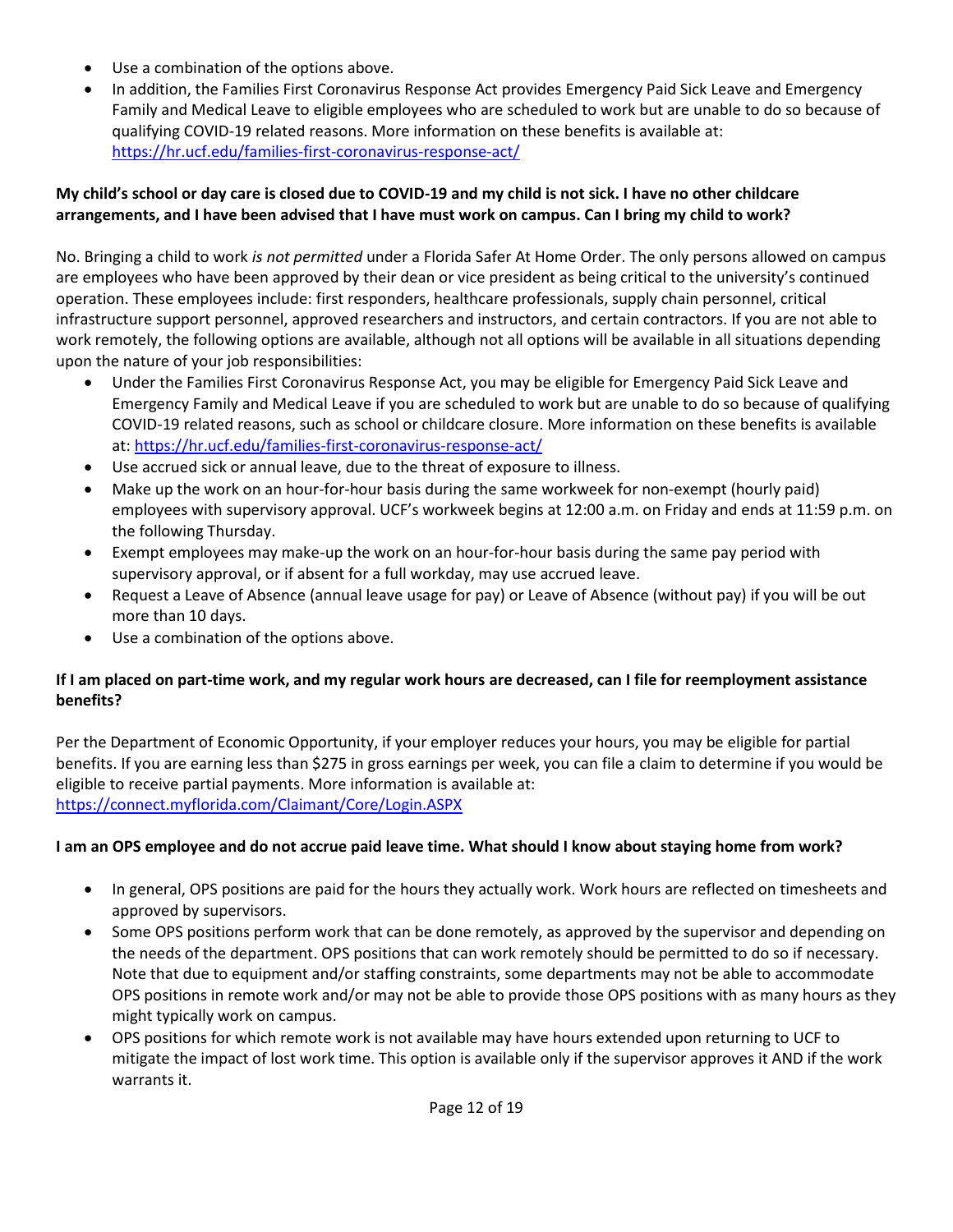• In addition, the Families First Coronavirus Response Act provides Emergency Paid Sick Leave and Emergency Family and Medical Leave to eligible employees who are scheduled to work but are unable to do so because of qualifying COVID-19 related reasons. More information on these benefits is available at: <https://hr.ucf.edu/families-first-coronavirus-response-act/>

## **Student Employees**

## **I am a supervisor of a student employee, should I allow them to work during this period of Learning and Working Remotely?**

- Each supervisor needs to make an individual assessment of each student he/she supervises, including Federal Work Study students.
- While all student employees are generally allowed to continue working, in order to meet the university's objective of depopulation, and because students have been instructed not to return to campus, supervisors are directed to assign students to work remotely if possible.
- Some student employees may be able to perform their job duties remotely. Supervisors should work with these students to determine the appropriate schedule, ensure proper resources and precautions, and provide appropriate supervision. [COVID-19 Emergency Remote Work Agreements](https://hr.ucf.edu/files/COVID19-Remote-Work-Procedure.pdf) must be filed for students who work remotely.
- According to updated guidance from the U.S. Department of Education on Federal Work-Study (FWS), FWS students may be paid even if they are unable to work this term due to COVID-19. This is great news for our students who rely on this federal aid.

## **I am a student employee. Can I work during this period of Learning and Working Remotely?**

You may be allowed to work during the period of Learning and Working Remotely IF your supervises permits you to work AND you do not meet one of the [CDC criteria](https://www.cdc.gov/coronavirus/2019-ncov/travelers/index.html) for self-quarantine due to travel restrictions.

## **Can supervisors require students to work during this period of Learning and Working Remotely?**

In general, most supervisors will not require students to work during this period of Learning and Working Remotely. However, some student employees have contracts that require them to work while the university remains open. These students may be required to work and should check with their supervisors.

## **Do I understand correctly that Federal Work Study (FWS) students may be paid this term even if they are unable to work due to COVID-19?**

Yes, according to updated guidance from the U.S. Department of Education on Federal Work-Study (FWS), FWS students may be paid even if they are unable to work this term due to COVID-19. Some FWS students may have worked or would like to continue working. Supervisors have the flexibility to allow this, and students will be paid regardless. As always, the hours that students work should be documented on a timesheet and submitted to payroll for normal processing. UCF Human Resources will be communicating directly with departmental payroll processors and authorizers about how to pay students who are unable to work.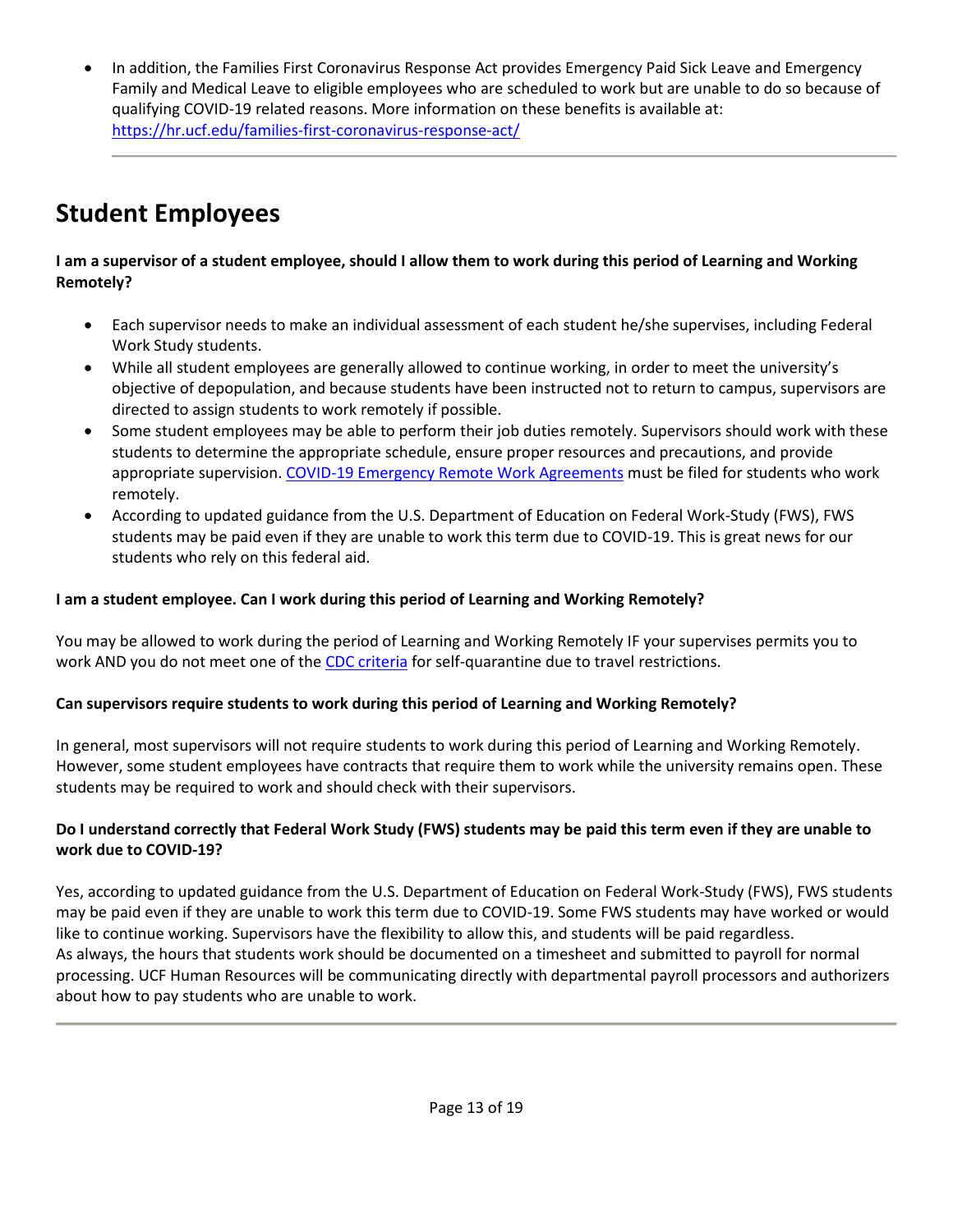## **Information on COVID-19**

#### **Where can I find the latest information about the Novel Coronavirus (COVID-19) and the situation at the University of Central Florida?**

- UCF Safety: Coronavirus<https://www.ucf.edu/safety/coronavirus/>
- UCF Student Health Services <https://studenthealth.ucf.edu/>
- UCF Emergency Management [http://emergency.ucf.edu](http://emergency.ucf.edu/)
- UCF Coronavirus: Working Remotely <https://www.ucf.edu/safety/coronavirus/working-remotely/>

#### **What are the symptoms of the Coronavirus?**

For confirmed COVID-19 infections, reported illnesses have ranged from infected people with little to no symptoms to people being severely ill and dying. Symptoms can include:

- Fever
- Cough
- Shortness of breath

CDC believes at this time that symptoms of COVID-19 may appear in as few as 2 days or as long as 14 after exposure. This is based on what has been seen previously as the incubation period of [MERS](https://www.cdc.gov/coronavirus/mers/index.html) viruses.

#### **Are screenings available on campus for Faculty and Staff?**

If you are experiencing symptoms you are advised to contact your primary care physician for evaluation or go to the nearest urgent care center or hospital emergency department. UCF Health has not been identified as a screening location.

#### **I have a staff member who has asked to wear a facemask when meeting with students, staff, and customers. How do I respond?**

As a general precaution, at this time, wearing a facemask is not medically necessary. The Centers for Disease Control and Prevention (CDC) advises that when close contact (within 6 feet) with others cannot be avoided and in areas where transmission of the virus has been confirmed, facemasks may reduce the risk of getting the illness. They should be used along with other preventative measures.

#### **What preventative measures should I encourage employees to take?**

- Work remotely if possible.
- If working remotely is not possible, practice social distancing
- Wash your hands often with soap and water for at least 20 seconds. If soap and water are not available, use an alcohol-based hand sanitizer.
- Avoid touching your eyes, nose, and mouth with unwashed hands.
- Avoid close contact with people who are sick.
- Stay home when you are sick.
- Cover your cough or sneeze with a tissue, then throw the tissue in the trash.
- Clean and disinfect frequently touched objects and surfaces.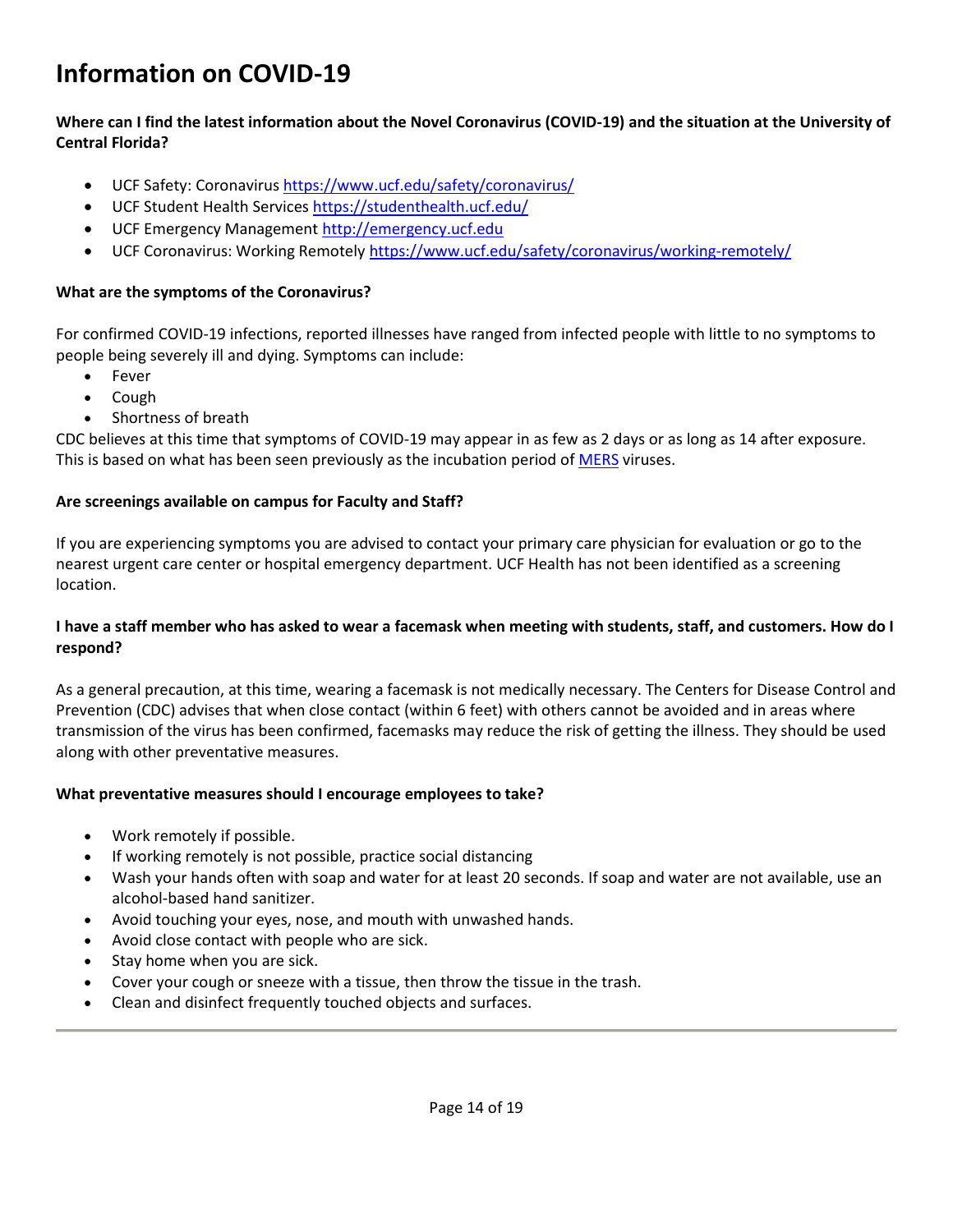## **Employee Services**

#### **What assistance is available to me to help me cope with the emotional impact of an outbreak?**

*UCF HR is pleased to announce that we are now offering our Employee Assistance Program (EAP) to all non-student employees.* This program provides resources to help employees and their dependents cope with these types of life events. The EAP, administered by Health Advocate, provides confidential, short-term counseling at no cost to the employee.

- **Health Advocate Toll-Free Number**: 877-240-6863
- **Health Advocate Website**[: HealthAdvocate.com/members](https://members.healthadvocate.com/Account/OrganizationSearch)

#### **Will my state-sponsored healthcare plan cover medical expenses associated with treatment for the Coronavirus?**

Yes, you will have the same coverage that is currently available for any emergency or non-emergency illness. Please be advised that state-sponsored PPO and HMO healthcare plans do not cover telemedicine at this time.

For additional coverage details visit: <https://hr.ucf.edu/current-employees/insurance/>

To contact your insurance carrier, please visit the Benefits Vendor Contact Sheet at [https://www.mybenefits.myflorida.com/health/health\\_insurance\\_plans](https://www.mybenefits.myflorida.com/health/health_insurance_plans)

Can I utilize my Short Term Disability benefits during the COVID-19 emergency period?

Employees covered by a UCF Short Term Disability (STD) plan may be eligible for benefits if they are diagnosed with the illness and are sick and unable to perform the major duties of their job due to the sickness. Contact information for the STD carriers are listed below:

- *Colonial Life*: 888-756-6701 o[r www.visityouville.com/stateoffl](https://ucf.sharepoint.com/sites/UCFTeam-HR-Managers/Shared%20Documents/COVID-19%20Response/FAQ%20Drafts/HR%20COVID-19%20FAQs%20-%20General/www.visityouville.com/stateoffl)
- The Gabor Agency: 800-330-6115 or [http://www.gaboragency.com/your-benefits/university-central](http://www.gaboragency.com/your-benefits/university-central-florida/group-disability/disability-insurance)[florida/group-disability/disability-insurance](http://www.gaboragency.com/your-benefits/university-central-florida/group-disability/disability-insurance)

## **Frequently Asked Questions Regarding Recruitment and Onboarding During the 2019 Novel Coronavirus**

## **General Questions - Recruiting**

#### **Is UCF still hiring?**

No, UCF has announced a hiring freeze for some positions. More information is available here: [https://hr.ucf.edu/files/Hiring-Freeze-FAQs.pdf.](https://hr.ucf.edu/files/Hiring-Freeze-FAQs.pdf) Additional guidance will be announced as it is available.

**How has the recruitment process changed?**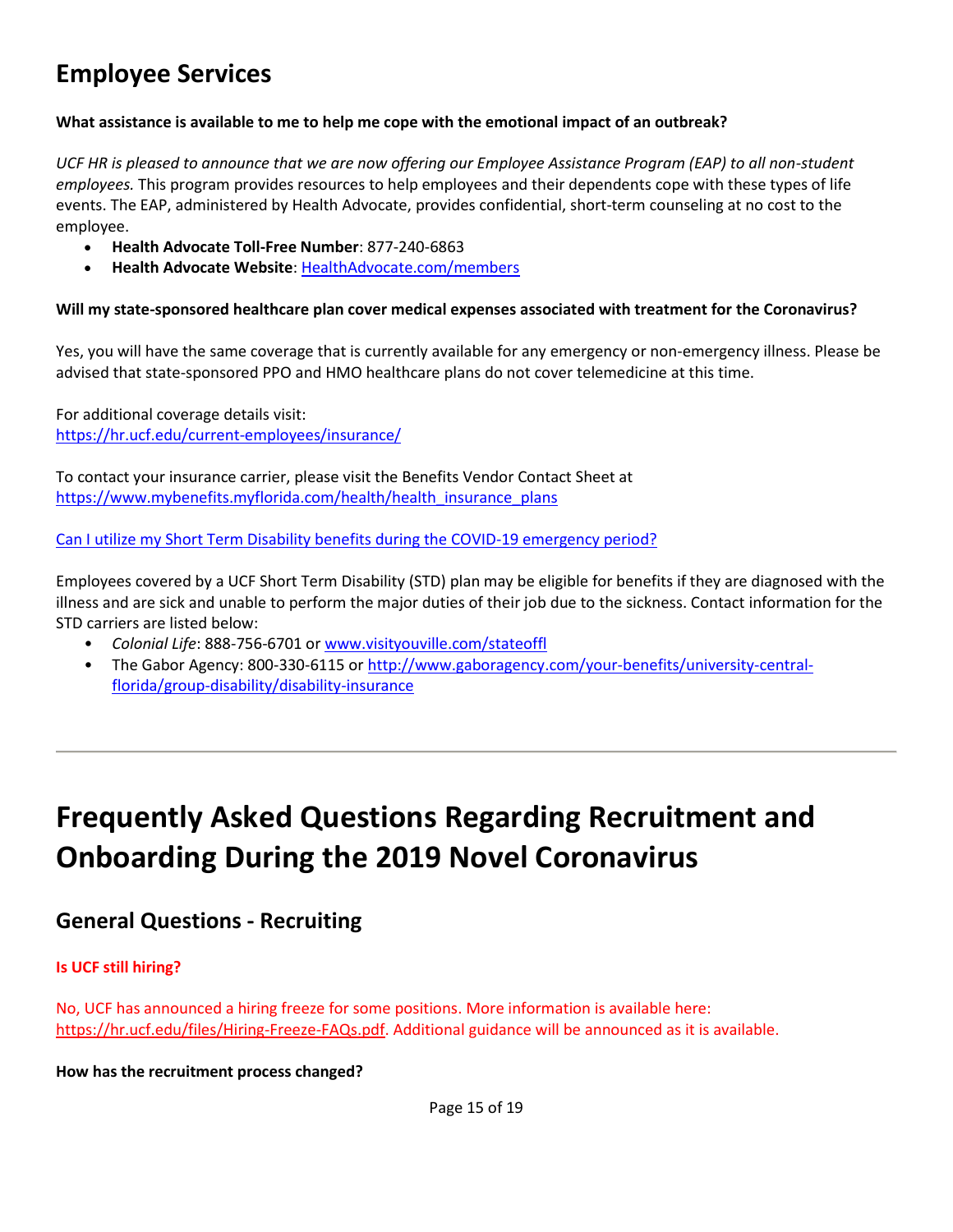Although the recruitment process has not changed, it is important to take the time to review options prior to commencing with interviews, keeping in mind current stay-at-home orders and social distancing recommendations. Consider the following:

- Can interviews be conducted over the phone or via video by leveraging Skype or Zoom?
- Are all applicants being provided with the same experience? All candidates should be interviewed in the same format.
- Avoid close contact with candidates whenever possible. Acknowledge the unusual circumstances and do all you can to put them at ease.
- Should you reschedule? Offer flexibility if candidates need to reschedule. With school and childcare closures and individual family care needs, there is a high likelihood that there will be candidates who will be completely unable to participate in an interview. Candidates should not be eliminated from consideration due to circumstance which may be beyond their control. Stay informed about the status of university operations. It may be necessary to adjust or delay start dates.

## **What is best practice for interviewing candidates during this period?**

In order to support campus depopulation and comply with stay-at-home orders, hiring managers should replace inperson interviews with phone or video interviews utilizing Skype or Zoom. Keep in mind that interviews must be conducted in the same format for all candidates within each round of the position search.

## **What should my department do if we are about to invite to campus or have scheduled candidates who are finalists in a department search for in-person interviews as required by the** [University's Search and Screening Guidelines](https://www.oie.ucf.edu/documents/SearchScreeningGuidelines.pdf)**?**

Conduct the remaining finalist interviews remotely by creating a process as close as possible to the other candidates' oncampus interview experience. Should you have any questions or special circumstances, please contact Talent Acquisition [\(talent@ucf.edu\)](mailto:talent@ucf.edu) or the Office of Institutional Equity [\(oie@ucf.edu\)](mailto:oie@ucf.edu) prior to proceeding. This is a fluid situation and both offices are continuing to monitor university advisories and will make necessary adjustments.

## **Will there be any delays to hiring approvals?**

## At this time, the university

has announced a hiring freeze for some categories of positions. More information is available (link). More information and guidance will be announced as it is available. Exceptions to the hiring freeze will be reviewed. Please check back early the week of April 6, 2020.

Please be mindful that there may be delays in background check results at the county level, which may in turn impact the speed of our results from the background screening vendor. In addition, it may be more challenging to get references completed and obtain unofficial/official transcripts as universities/companies are addressing staffing during COVID-19 in various ways. It is important that any conversations with preferred candidates include the caveat that all discussed hire dates are contingent on the completion of the pre-employment review process which includes references, background investigation, credit check (if applicable), and transcripts. A hire date will not be confirmed until the candidate receives a university hire letter/welcome letter from Human Resources.

## **Is there remote access to the university's applicant tracking system, PageUp?**

Yes, PageUp can be accessed via mobile, tablet, laptop or desktop utilizing single sign-on credentials.

## **We have a new hire that is scheduled to begin employment in the next few days; how should we proceed**?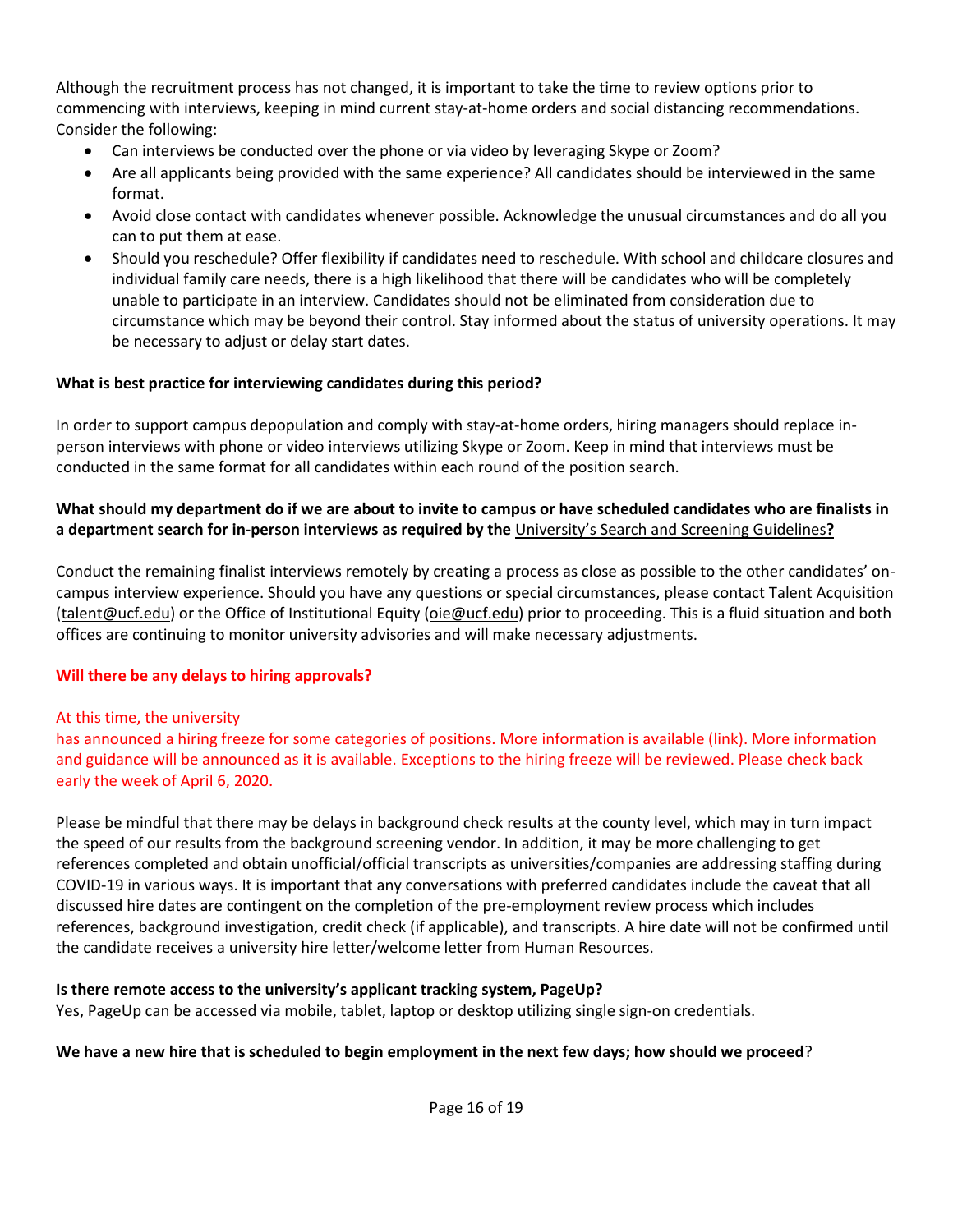Depending on the needs of the department, the hiring manager will decide if the employee can begin training remotely. During this time, positions with job duties that can be accomplished offsite have been directed to work remotely. Develop a plan to leverage technology, such as Skype or Zoom, to train new hires remotely. If remote training cannot be formalized for your new hire, consider postponing the start date to allow for the department to develop an appropriate training plan.

## **I need to change the start date for a selected candidate, how do I proceed?**

If an offer was launched in PageUp and was accepted by the candidate for a date that is unsuitable, reach out to your Talent Acquisition point of contact to request a revised offer letter with a new start date. If the offer has not been launched in PageUp, place the offer on hold until additional information becomes available or an appropriate training plan is put into place by the department.

## **Do you have an HR communication we can send to our active applicant pool(s) about hiring delays?**

Special Communication template are available on the UCF HR COVID-19 Information page under *Hiring & Onboarding*: <https://hr.ucf.edu/covid19-hr-info/>*.*

## **What should I do if I have not made an offer but have a selected candidate for consideration?**

UCF has announced a Hiring Freeze for some categories of positions. More information is available (link). More information and guidance will be announced as it is available. Exceptions to the hiring freeze will be reviewed. Please check back early the week of April 6, 2020.

## **General Questions – Onboarding**

## **Do I have to meet in person with new hires for the completion of the onboarding paperwork?**

Most of the onboarding paperwork does not need to be completed in person EXCEPT the I-9 (Employment Eligibility Verification form) and the Loyalty Oath-Rights to Inventions form.

- For employees recruited through PageUp, most tasks can be completed via the Knights Welcome Center.
- For employees not recruited through PageUp, the hiring department can email the forms that need to be completed and the employee can scan the completed forms back to the department.

## **Why do I have to meet the new hire in person to complete the I-9 Form?**

Per federal regulations, the employer must physically examine original documents presented by the employee in order to complete the I-9 form. However, the U.S. Customs and Immigration Enforcement (ICE), has issued a press release providing some flexibility to the requirements [\(https://www.ice.gov/news/releases/dhs-announces-flexibility](https://www.ice.gov/news/releases/dhs-announces-flexibility-requirements-related-form-i-9-compliance)[requirements-related-form-i-9-compliance\)](https://www.ice.gov/news/releases/dhs-announces-flexibility-requirements-related-form-i-9-compliance).

Effective March 27, 2020, as Orange County has issued an emergency Florida Safer At Home Order, UCF hiring departments may follow the procedure outlined in the above press release.

## **What do I do if the new hire has traveled to a destination covered by the CDC Level 3 Travel Health Notice?**

CDC guidance requires these individuals to self-quarantine for a period of at least 14 days. Accordingly, their hire date should be delayed by 14 days.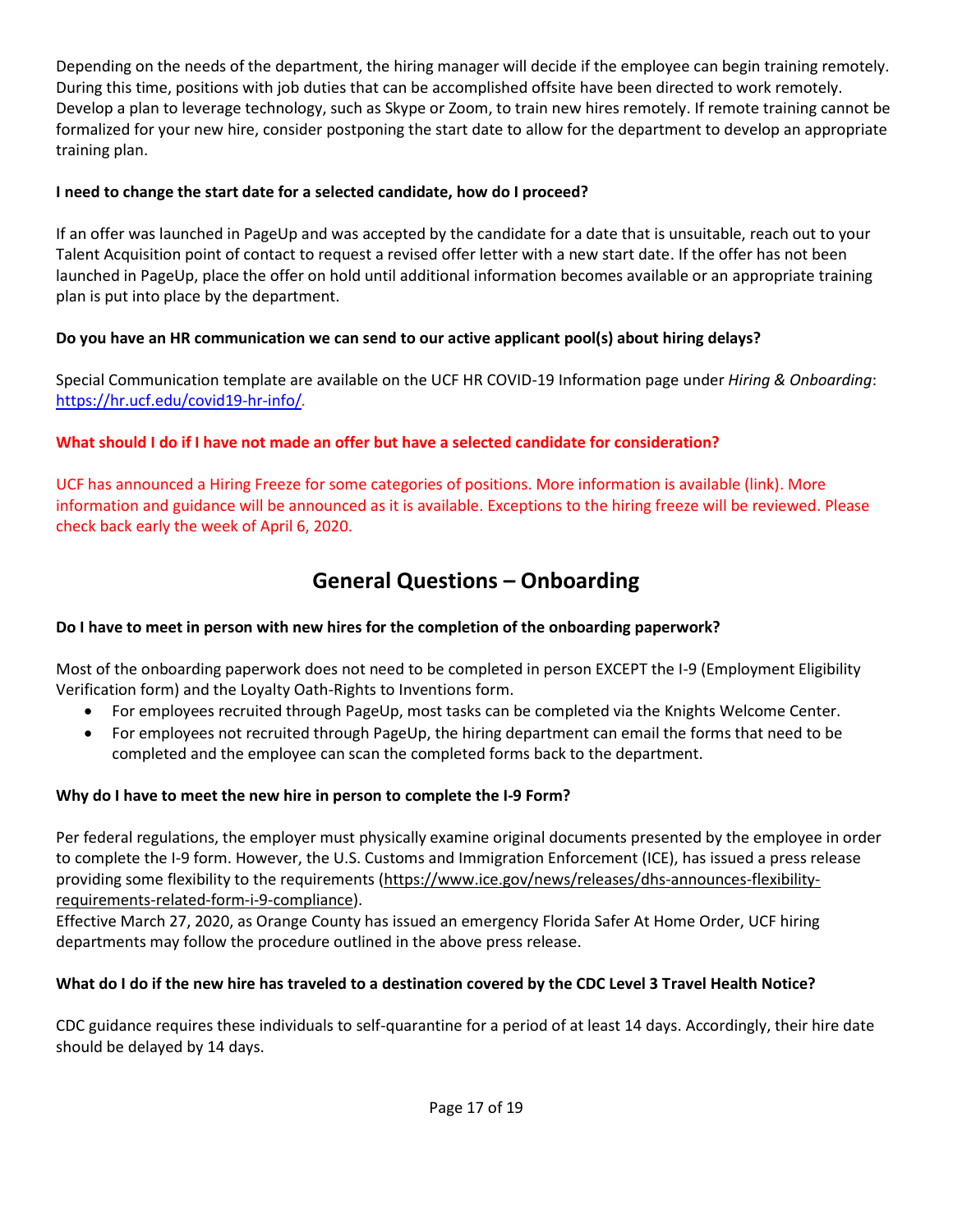#### **Why do I have to meet with the new hire to complete the Loyalty Oath-Rights to Inventions Form?**

The Loyalty Oath-Rights to Inventions Form must be notarized. As a notary for your department, you must witness the individual's signature of the form in your presence in order for you to notarize the document. As an alternative, you can instruct the new hire to have the Loyalty Oath-Rights to Inventions form notarized by a notary outside of UCF. However, the external notary is still required to have the individual to sign the form in front of them.

Due to the emergency Florida Safer At Home Order for Orange County, the loyalty oath forms will not be able to be notarized. During this time, we will accept a signed form by the employee without notarization. However, once regular operations resume, the form will need to be signed again in front of a notary and then notarized. HR-Records will be contacting departments for the updated notarized form after normal operations resume.

## **I have been approved to work remotely and I am the HR Liaison in my department who is responsible for submitting ePAFs and verifying the onboarding paperwork is complete and accurate. Can I do everything remotely?**

If you have access to internet and email, you should be able to complete most of the tasks remotely with the exception of completing the I-9 form and notarizing the Loyalty Oath-Rights to Inventions form, which are required to be completed in person.

## **How do I complete Section 2 of the I-9 form if I'm working remotely?**

During the emergency Florida Safer At Home Order for Orange County, follow the procedures listed in the press release, [https://www.ice.gov/news/releases/dhs-announces-flexibility-requirements-related-form-i-9-compliance.](https://www.ice.gov/news/releases/dhs-announces-flexibility-requirements-related-form-i-9-compliance)

- a. Instruct the employee to submit copies of documents with encrypted password protection such as Adobe Acrobat or to submit via fax to a secured line if they are able. If video conferencing is used for verification purposes, please inform the employee to take proper security precautions to protect their information if conferencing in a public location.
- b. Use your best judgment in adhering to UCF's policy regarding transmitting sensitive documents as the documents are classified as Highly Restricted Data, [https://policies.ucf.edu/documents/4-008.pdf.](https://policies.ucf.edu/documents/4-008.pdf)
- c. In the I-9 Express System, add a comment "COVID-19."
- d. Section 1 must still be completed by the employee's first day or hire date, and Section 2 no later than their 3<sup>rd</sup> day of work.
- e. Once regular operations resume, you must meet with the employee within 3 business days and view their original documents. Maintain a list of the employees for your records.

*After the emergency Florida Safer At Home Order for Orange County is over, you have the following options.* 

- 1. Schedule an appointment with the new hire and come into UCF for a brief time to complete the I-9 form.
- 2. Coordinate with another colleague who is not working remotely who has access to the electronic I-9 system to meet with the new hire for completion of the I-9 form. Confer with your department to ensure that you have appropriate back-up support in your department.
- 3. UCF Human Resources has contracted with our I-9 Vendor, Equifax Workforce Solutions, for a remote I-9 option. There is a cost of \$45/per I-9 form charged to the department. If your department selects this option, complete the form, [\(https://hr.ucf.edu/files/COVID-19-Remote-I-9-Fee-Transfer-Form.pdf\)](https://hr.ucf.edu/files/COVID-19-Remote-I-9-Fee-Transfer-Form.pdf) and submit to [Garnette.Garricks@ucf.edu.](mailto:Garnette.Garricks@ucf.edu)

#### **I'm working remotely, and I do not have access to a scanner. I'm an ePAF Originator, how do I attach the documents to the ePAF?**

The required completed forms, such as the resignation letter, onboarding forms, etc. can be emailed to you which will allow you to then attach to the ePAF.